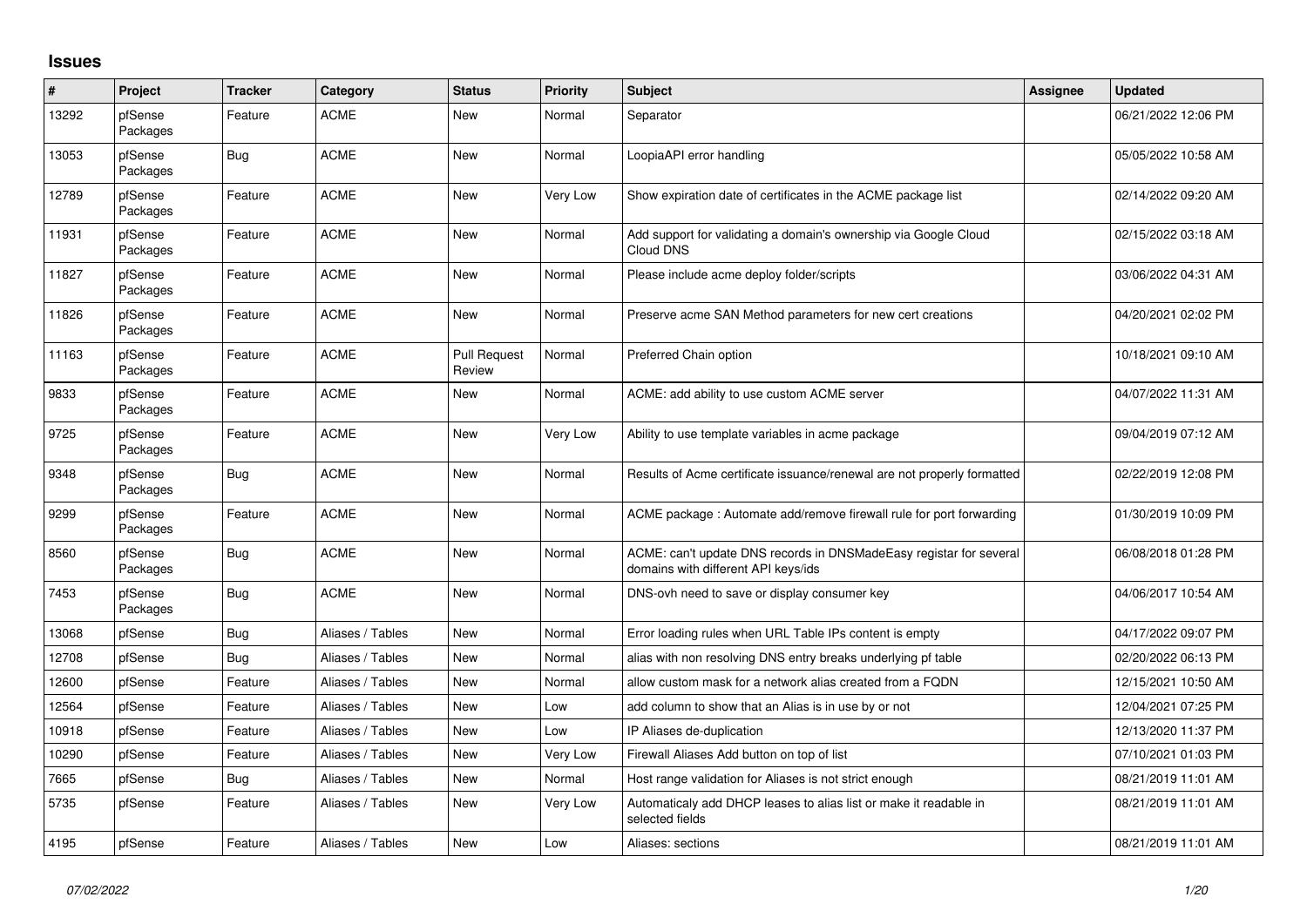| $\sharp$ | Project             | <b>Tracker</b> | Category         | <b>Status</b> | <b>Priority</b> | <b>Subject</b>                                                                                                | <b>Assignee</b> | <b>Updated</b>      |
|----------|---------------------|----------------|------------------|---------------|-----------------|---------------------------------------------------------------------------------------------------------------|-----------------|---------------------|
| 3387     | pfSense             | Feature        | Aliases / Tables | New           | Normal          | process alias urltable Frequency                                                                              |                 | 08/21/2019 11:01 AM |
| 11898    | pfSense<br>Packages | Bug            | apcupsd          | New           | Normal          | PHP error from apcupsd dashboard widget                                                                       |                 | 05/07/2021 09:12 AM |
| 11375    | pfSense<br>Packages | Bug            | apcupsd          | New           | Normal          | UPS Type <blank> for USB APC</blank>                                                                          |                 | 02/26/2021 11:10 AM |
| 10845    | pfSense<br>Packages | Bug            | apcupsd          | <b>New</b>    | Normal          | apcupsd doesn't stop when not enabled                                                                         |                 | 08/24/2020 10:16 AM |
| 12812    | pfSense<br>Packages | Feature        | arpwatch         | <b>New</b>    | Normal          | Would it be helpful if the FreeBSD net-mgmt/arpwatch port had an<br>option to use mail/dma for mail delivery? |                 | 02/16/2022 06:09 PM |
| 8454     | pfSense<br>Packages | <b>Bug</b>     | arpwatch         | New           | Very Low        | Arpwatch package break email notifications from other sources                                                 |                 | 06/23/2022 07:49 PM |
| 13260    | pfSense             | Feature        | Authentication   | <b>New</b>    | Normal          | Add support for OpenVPN static-challenge                                                                      |                 | 06/09/2022 02:04 PM |
| 12726    | pfSense             | Bug            | Authentication   | New           | Normal          | LDAP select container button auto populate                                                                    |                 | 01/25/2022 01:48 PM |
| 12546    | pfSense Plus        | Feature        | Authentication   | <b>New</b>    | Normal          | Add 2FA Support to pfSense Plus Local Database Authentication                                                 |                 | 06/25/2022 05:30 PM |
| 12519    | pfSense             | <b>Bug</b>     | Authentication   | New           | Normal          | Fail authentication using special character in password via the LDAP<br>connector                             |                 | 11/12/2021 07:39 AM |
| 12458    | pfSense             | Feature        | Authentication   | <b>New</b>    | Normal          | Use "unixHomeDirectory" instead of "homeDirectory" when LDAP<br>authentication server is Active Directory     |                 | 10/15/2021 08:18 AM |
| 12283    | pfSense             | Bug            | Authentication   | New           | Normal          | LDAP/RADIUS authentication servers configuration does not allow<br>source IP address to be specified          |                 | 08/20/2021 01:15 AM |
| 12095    | pfSense             | <b>Bug</b>     | Authentication   | <b>New</b>    | Normal          | Memory leak in pcscd                                                                                          |                 | 06/01/2022 01:01 PM |
| 12091    | pfSense             | Feature        | Authentication   | New           | Normal          | RFE: Add support for sssd authentication                                                                      |                 | 12/10/2021 04:55 PM |
| 11920    | pfSense Plus        | Feature        | Authentication   | <b>New</b>    | Normal          | SAML Authentication for pfSense (VPN and webConfigurator)                                                     |                 | 05/14/2021 12:56 AM |
| 10843    | pfSense             | Feature        | Authentication   | <b>New</b>    | Normal          | Allow user manager settings to specify multiple authentication servers                                        |                 | 01/13/2022 07:22 AM |
| 10765    | pfSense             | <b>Bug</b>     | Authentication   | New           | Normal          | Ampersands in Idap extended query are escaped twice                                                           |                 | 09/02/2020 07:55 AM |
| 10352    | pfSense             | <b>Bug</b>     | Authentication   | New           | Very Low        | RADIUS authentication fails with MSCHAPv1 or MSCHAPv2 when<br>passwords contain international characters      |                 | 06/20/2022 04:04 PM |
| 9937     | pfSense             | Feature        | Authentication   | <b>New</b>    | Normal          | OpenVPN Login User Privilege                                                                                  |                 | 11/29/2019 08:46 AM |
| 9288     | pfSense             | Feature        | Authentication   | New           | Normal          | SSHGuard add pfSense signature in standard                                                                    |                 | 08/14/2019 01:19 PM |
| 9222     | pfSense             | Feature        | Authentication   | New           | Normal          | Add sshguard log when release an IP                                                                           |                 | 08/14/2019 01:00 PM |
| 9165     | pfSense             | Feature        | Authentication   | New           | Normal          | only IPs can be added to sshquard whitelist                                                                   |                 | 04/21/2022 12:39 PM |
| 8775     | pfSense             | Feature        | Authentication   | New           | Very Low        | Use SRV record for LDAP Authentication                                                                        |                 | 05/06/2020 07:49 AM |
| 8694     | pfSense             | Feature        | Authentication   | New           | Very Low        | Client CA Auth for PFSense WebGui                                                                             |                 | 08/21/2019 09:25 AM |
| 8087     | pfSense             | Bug            | Authentication   | New           | Normal          | Provide Calling-Station-ID to RADIUS backed VPN connections                                                   |                 | 06/06/2020 05:36 AM |
| 5825     | pfSense             | Feature        | Authentication   | New           | Normal          | Allow EAP-RADIUS for authentication servers                                                                   |                 | 08/21/2019 10:32 AM |
| 5652     | pfSense             | Bug            | Authentication   | New           | Normal          | Radius IETF Class Group Assignment - Incorrect Standard                                                       |                 | 08/13/2019 01:39 PM |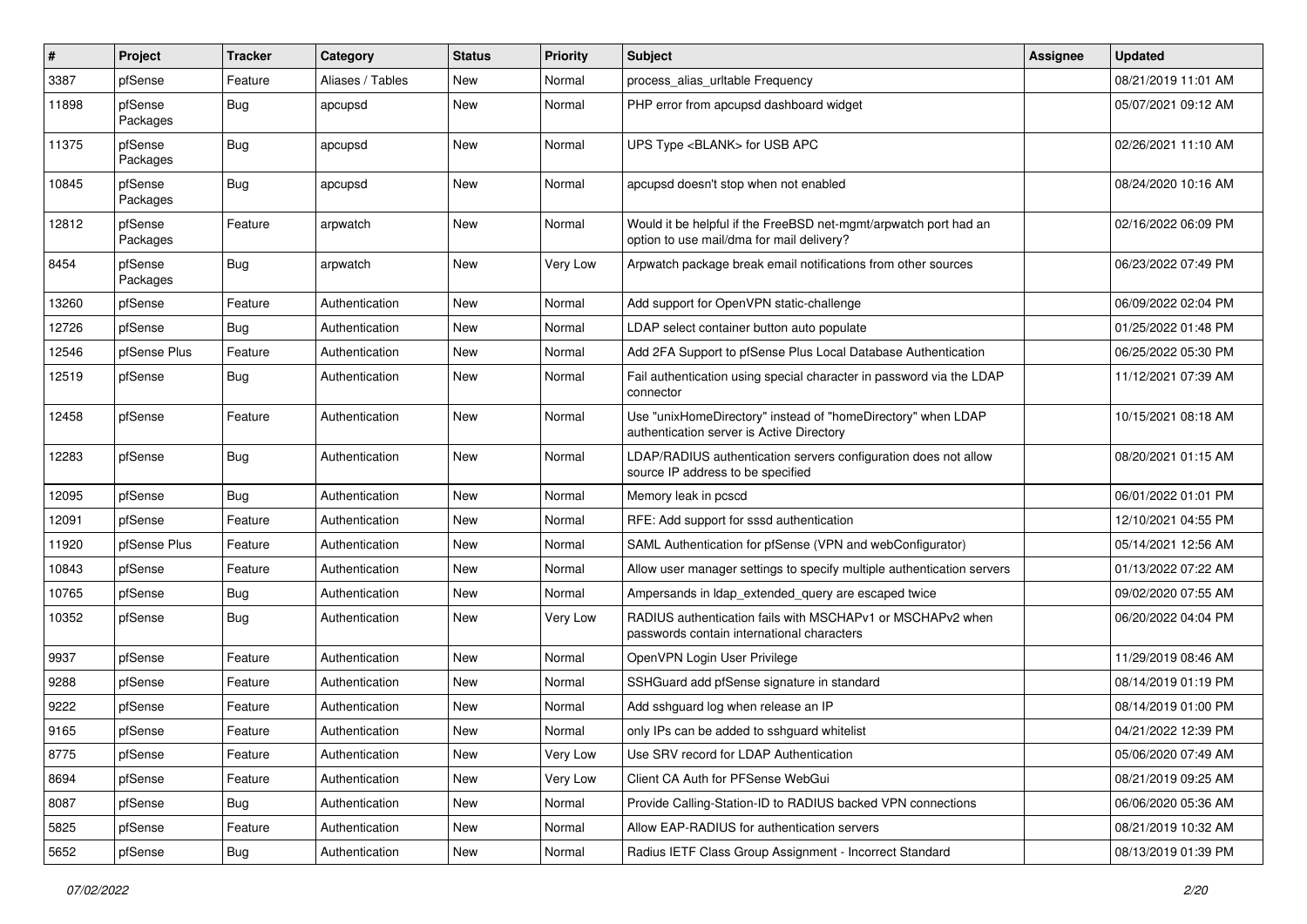| $\vert$ # | Project             | <b>Tracker</b> | Category         | <b>Status</b> | Priority | <b>Subject</b>                                                                                                                      | Assignee | <b>Updated</b>      |
|-----------|---------------------|----------------|------------------|---------------|----------|-------------------------------------------------------------------------------------------------------------------------------------|----------|---------------------|
| 4242      | pfSense             | Feature        | Authentication   | New           | Normal   | Two Factor or OTP Authentication for Admin Interface                                                                                |          | 01/04/2022 12:07 PM |
| 4098      | pfSense             | Feature        | Authentication   | <b>New</b>    | Normal   | Add option to force a password change on login                                                                                      |          | 08/21/2019 10:31 AM |
| 11266     | pfSense<br>Packages | Feature        | AutoConfigBackup | New           | Very Low | Give an option to list restore point in "reverse" order/latest at the top.                                                          |          | 01/19/2021 06:58 PM |
| 12767     | pfSense<br>Packages | <b>Bug</b>     | Avahi            | <b>New</b>    | Normal   | Package radavahi-daemon does does not exist in current pfSense<br>version and it has been removed``` message on pfSense 2.7 restore |          | 02/07/2022 11:28 AM |
| 12329     | pfSense<br>Packages | Feature        | Avahi            | New           | Normal   | Add optional floating firewall rules for IPv4 and IPv6                                                                              |          | 02/09/2022 04:43 PM |
| 13039     | pfSense<br>Packages | Feature        | AWS VPC          | <b>New</b>    | Normal   | Handle transit gateway VPNs in the AWS VPN wizard                                                                                   |          | 04/11/2022 07:31 AM |
| 9497      | pfSense<br>Packages | Bug            | AWS VPC          | New           | Normal   | AWS VPN Wizard: WebGUI times out.                                                                                                   |          | 11/13/2019 10:07 AM |
| 9495      | pfSense<br>Packages | Bug            | AWS VPC          | New           | Normal   | AWS VPC VPN wizard produces incorrect config (SHA256 should be<br>SHA <sub>1</sub> )                                                |          | 08/19/2019 02:45 PM |
| 10900     | pfSense<br>Packages | <b>Bug</b>     | Backup           | Feedback      | Normal   | /packages/backup/backup.php?a=download&t=backup HTTP 504, or<br>Sends PHP Error Message as ASCII/Text file Named pfsense.bak.tgz    |          | 04/05/2022 01:51 AM |
| 13289     | pfSense             | Bug            | Backup / Restore | New           | Low      | Attempting to restore a 0 byte "config.xml" prints an error that the file<br>cannot be read                                         |          | 06/28/2022 12:01 PM |
| 12774     | pfSense             | <b>Bug</b>     | Backup / Restore | <b>New</b>    | Normal   | Picture widget image is not saved in backup                                                                                         |          | 04/04/2022 04:48 AM |
| 12553     | pfSense             | Feature        | Backup / Restore | New           | Normal   | Auto Config Backup: Allow selecting multiple backups for deletion                                                                   |          | 02/22/2022 04:27 AM |
| 12249     | pfSense             | Bug            | Backup / Restore | New           | Normal   | HAProxy causing failed ACB backups                                                                                                  |          | 11/15/2021 11:58 PM |
| 11110     | pfSense             | Bug            | Backup / Restore | New           | Normal   | Backup file should be checked before restoring a specific area                                                                      |          | 12/05/2020 02:50 PM |
| 9775      | pfSense             | Feature        | Backup / Restore | <b>New</b>    | Normal   | AutoConfigBackup - Rolling per day/hour cap on changes, retention<br>policy                                                         |          | 09/20/2019 09:19 AM |
| 8076      | pfSense             | Bug            | Backup / Restore | <b>New</b>    | Normal   | User can easily apply an unusable interface configuration after restore                                                             |          | 08/14/2019 10:52 AM |
| 7757      | pfSense             | Bug            | Backup / Restore | <b>New</b>    | Normal   | Auto Config Backup fails to upload unless Default Gateway is up                                                                     |          | 08/16/2019 12:47 PM |
| 7688      | pfSense             | Feature        | Backup / Restore | <b>New</b>    | Low      | AutoConfigBackup - Info Icon - username only                                                                                        |          | 10/22/2017 10:46 AM |
| 6608      | pfSense             | Feature        | Backup / Restore | <b>New</b>    | Low      | backup and restore dhcp                                                                                                             |          | 07/13/2016 04:09 PM |
| 4681      | pfSense             | Feature        | Backup / Restore | <b>New</b>    | Normal   | AutoConfigBackup make a way to easily download a saved backup                                                                       |          | 08/16/2019 12:46 PM |
| 3697      | pfSense             | Feature        | Backup / Restore | New           | Normal   | New backup/restore area: Certificates                                                                                               |          | 03/11/2017 11:30 AM |
| 3696      | pfSense             | Feature        | Backup / Restore | <b>New</b>    | Normal   | Multiple items backup/restore                                                                                                       |          | 06/06/2014 02:33 PM |
| 1738      | pfSense             | Bug            | Backup / Restore | <b>New</b>    | Very Low | Restore fails when username in backup is not matching                                                                               |          | 12/11/2021 07:51 PM |
| 1367      | pfSense             | Feature        | Backup / Restore | New           | Normal   | Input validation on partial config restores                                                                                         |          | 03/21/2011 01:16 AM |
| 286       | pfSense             | Feature        | Backup / Restore | New           | Normal   | Backup/restore users individually                                                                                                   |          | 01/09/2021 03:48 PM |
| 11634     | pfSense<br>Packages | Regression     | <b>BIND</b>      | <b>New</b>    | Normal   | bind hangs when pfsense is reconnecting as an openypn client to a<br>TUN openvpn server                                             |          | 03/14/2021 07:23 AM |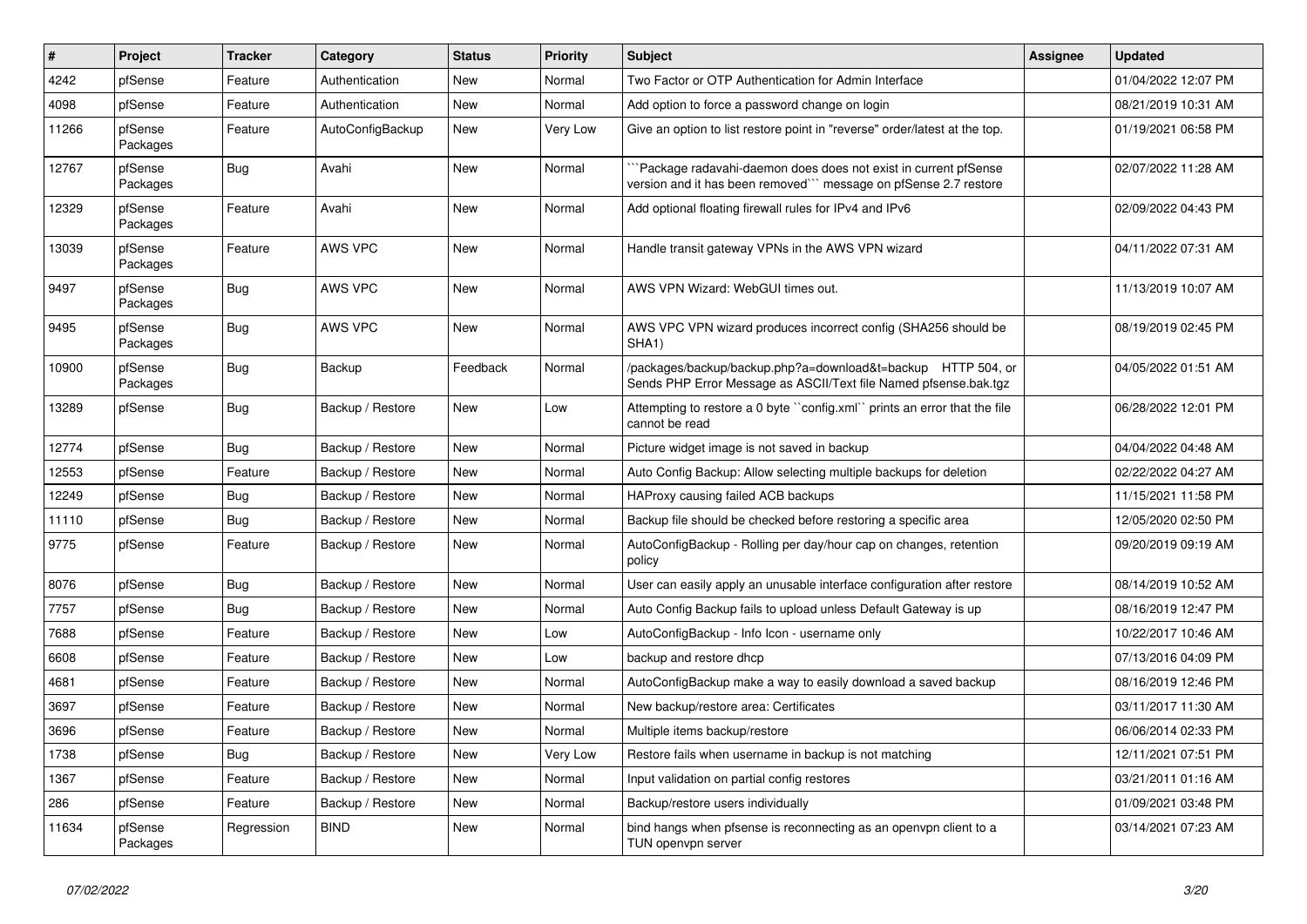| #     | Project             | <b>Tracker</b> | Category        | <b>Status</b> | <b>Priority</b> | <b>Subject</b>                                                                                  | <b>Assignee</b> | <b>Updated</b>      |
|-------|---------------------|----------------|-----------------|---------------|-----------------|-------------------------------------------------------------------------------------------------|-----------------|---------------------|
| 11563 | pfSense<br>Packages | <b>Bug</b>     | <b>BIND</b>     | New           | High            | BIND GUI writes TXT records > 255 characters                                                    |                 | 02/27/2021 07:11 AM |
| 11074 | pfSense<br>Packages | Bug            | <b>BIND</b>     | New           | Low             | bind Zone Settings Zones, Save button opens "Confirmation required<br>to save changes"          |                 | 11/16/2020 11:08 AM |
| 10760 | pfSense<br>Packages | Bug            | <b>BIND</b>     | <b>New</b>    | High            | pfSense BIND 9.14.12 server terminates due to assertion failure                                 |                 | 07/11/2020 04:53 PM |
| 10693 | pfSense<br>Packages | <b>Bug</b>     | <b>BIND</b>     | New           | Normal          | pfSense Bind Zone Editor UI does not update zone serial number when<br>a change is made         |                 | 09/01/2021 12:51 AM |
| 10445 | pfSense<br>Packages | Bug            | <b>BIND</b>     | Feedback      | Normal          | BIND crashed when added RPZ. rpz is not a master or slave zone.                                 |                 | 04/21/2022 12:40 PM |
| 10330 | pfSense<br>Packages | Bug            | <b>BIND</b>     | Feedback      | Normal          | BIND zone configuration displays wrong DS resource record with inline<br>DNSSEC signing enabled |                 | 04/21/2022 12:40 PM |
| 9916  | pfSense<br>Packages | Feature        | <b>BIND</b>     | Feedback      | Normal          | Check allow-transfer in custom option when the zone is slave                                    |                 | 04/21/2022 12:40 PM |
| 8199  | pfSense<br>Packages | Feature        | <b>BIND</b>     | New           | Normal          | Support reordering and/or sort alphabetically across BIND package                               |                 | 12/12/2017 02:05 AM |
| 8197  | pfSense<br>Packages | Bug            | <b>BIND</b>     | <b>New</b>    | Normal          | BIND UI fails to properly update zone with inline DNSSEC signing<br>enabled                     |                 | 02/18/2019 05:23 PM |
| 8146  | pfSense<br>Packages | Feature        | <b>BIND</b>     | <b>New</b>    | Normal          | Zone Domain Records more powerfull for BIND Zones                                               |                 | 08/13/2019 09:39 AM |
| 4472  | pfSense             | Feature        | Build / Release | <b>New</b>    | Normal          | Cryptographically sign every (sub-)release                                                      |                 | 08/13/2019 12:53 PM |
| 13290 | pfSense             | Regression     | Captive Portal  | Feedback      | Normal          | Error "dummynet: bad switch 21!" with Captive Portals and Limiters<br>active                    |                 | 07/01/2022 04:53 AM |
| 13220 | pfSense             | Feature        | Captive Portal  | <b>New</b>    | Very Low        | Voucher per-roll bandwidth restrictions and traffic quotas                                      |                 | 05/26/2022 08:16 AM |
| 13219 | pfSense             | Feature        | Captive Portal  | <b>New</b>    | Very Low        | Enable/Disable single voucher roll                                                              |                 | 05/26/2022 08:14 AM |
| 12730 | pfSense             | Bug            | Captive Portal  | New           | Normal          | RADIUS accounting does not work if WAN is down                                                  |                 | 01/26/2022 05:13 AM |
| 12648 | pfSense             | Bug            | Captive Portal  | <b>New</b>    | Normal          | Undocumented variables 'listenporthttp' and 'listenporthttps'                                   |                 | 12/28/2021 10:44 AM |
| 12467 | pfSense             | Bug            | Captive Portal  | <b>New</b>    | Normal          | CP error on client disconnect after reboot                                                      |                 | 10/17/2021 05:35 AM |
| 12357 | pfSense             | <b>Bug</b>     | Captive Portal  | New           | Normal          | Captive Portal popup Logout button loads full login page in popup when<br>clicked               |                 | 10/27/2021 12:10 PM |
| 11379 | pfSense             | Feature        | Captive Portal  | New           | Normal          | <b>Template Roll Printer</b>                                                                    |                 | 02/07/2021 05:26 AM |
| 11189 | pfSense             | Feature        | Captive Portal  | <b>New</b>    | Normal          | Captive Portal - Tarpit option                                                                  |                 | 12/23/2020 06:44 PM |
| 9627  | pfSense             | Feature        | Captive Portal  | <b>New</b>    | Normal          | Captive Portal only shows authenticated users                                                   |                 | 08/14/2019 02:48 PM |
| 7971  | pfSense             | Feature        | Captive Portal  | New           | Normal          | Allow import, export and synchronization of MACs under Captive Portal<br>service                |                 | 10/19/2017 04:56 AM |
| 7553  | pfSense             | <b>Bug</b>     | Captive Portal  | Confirmed     | Very Low        | Captive portal on a parent interface blocks traffic on VLAN interfaces<br>too                   |                 | 08/19/2018 03:15 PM |
| 6956  | pfSense             | Feature        | Captive Portal  | New           | Normal          | Allow more control over concurrent logins                                                       |                 | 11/23/2016 12:01 PM |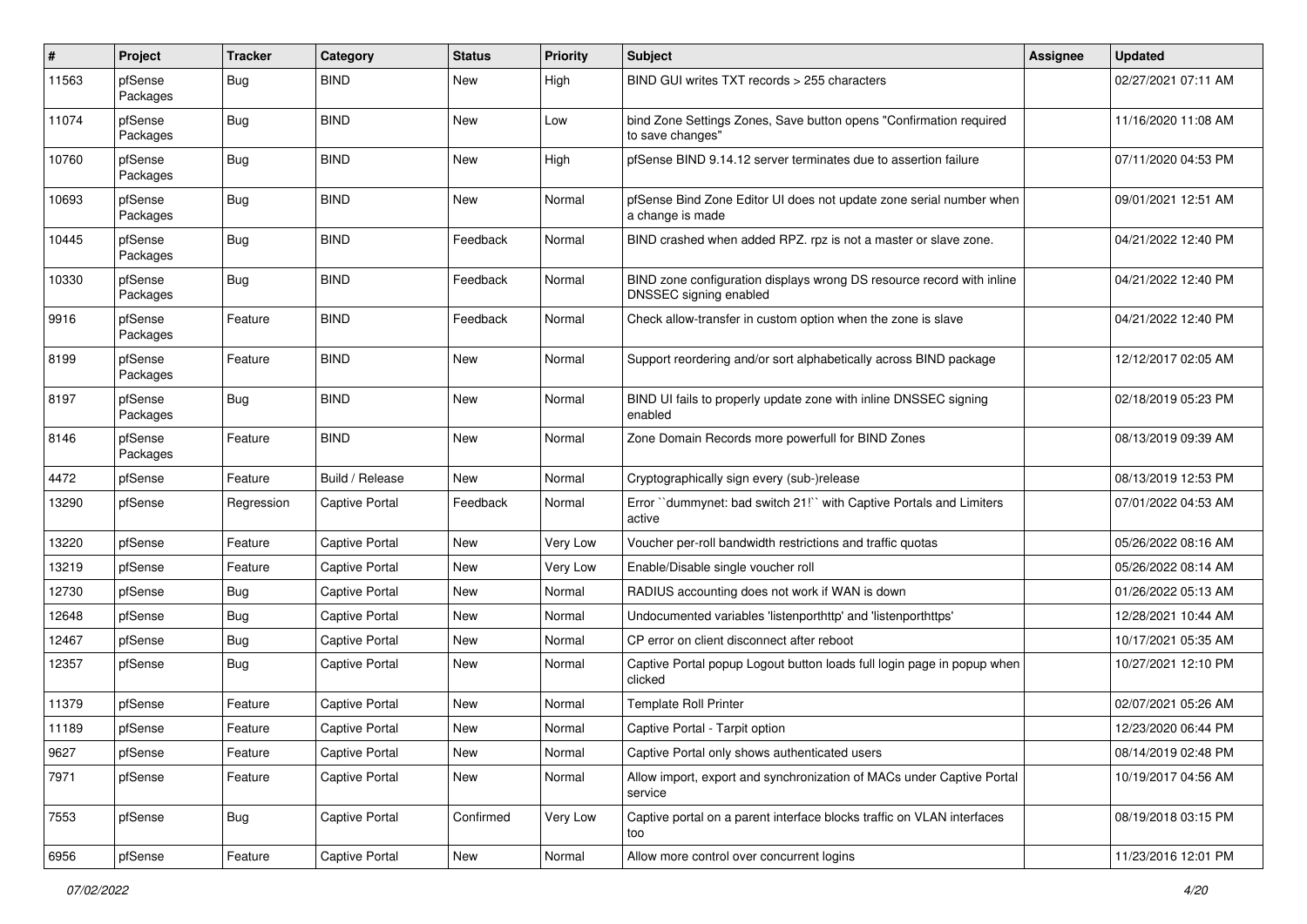| #     | Project             | <b>Tracker</b> | Category              | <b>Status</b>                 | <b>Priority</b> | <b>Subject</b>                                                                                          | <b>Assignee</b> | <b>Updated</b>      |
|-------|---------------------|----------------|-----------------------|-------------------------------|-----------------|---------------------------------------------------------------------------------------------------------|-----------------|---------------------|
| 5658  | pfSense             | <b>Bug</b>     | Captive Portal        | Confirmed                     | Low             | Files with the same name cannot be uploaded to multiple captive portal<br>zones                         |                 | 12/18/2015 07:19 PM |
| 4724  | pfSense             | Feature        | Captive Portal        | New                           | Low             | Captive Portal Status Add Client Hostname                                                               |                 | 05/22/2015 08:38 AM |
| 3053  | pfSense             | Feature        | <b>Captive Portal</b> | New                           | Normal          | Automatically add DHCP static addresses to CP passthru-mac                                              |                 | 06/21/2013 11:54 AM |
| 2963  | pfSense             | Feature        | Captive Portal        | New                           | Normal          | Captive Portal MAC authentication request                                                               |                 | 08/22/2017 09:09 PM |
| 2573  | pfSense             | Feature        | Captive Portal        | New                           | Normal          | Captive Portal support of RADIUS POD (Packet of Disconnect)                                             |                 | 10/17/2016 03:14 AM |
| 2545  | pfSense             | Feature        | Captive Portal        | New                           | Low             | CaptivePortal: Custom "Re-authenticate every x minutes"                                                 |                 | 07/08/2012 05:21 PM |
| 2025  | pfSense             | Feature        | Captive Portal        | New                           | Normal          | Captive Portal: Easy accessible Logout page instead of Logout pop-up<br>window                          |                 | 02/06/2016 04:59 AM |
| 1924  | pfSense             | Feature        | Captive Portal        | New                           | Normal          | Ability of CP's allowed IP addresses to use aliases                                                     |                 | 07/26/2018 04:28 AM |
| 385   | pfSense             | Feature        | Captive Portal        | New                           | Normal          | Reverse captive portal                                                                                  |                 | 08/13/2019 12:23 PM |
| 13110 | pfSense             | <b>Bug</b>     | CARP                  | New                           | Very Low        | changing CARP VIP address does not update outbound NAT interface<br>IP                                  |                 | 05/03/2022 02:52 PM |
| 8567  | pfSense             | <b>Bug</b>     | CARP                  | New                           | Normal          | Using IPv6 VIP alias for services may affect CARP IPv6 VIP work                                         |                 | 06/12/2018 01:26 PM |
| 8566  | pfSense             | <b>Bug</b>     | CARP                  | New                           | Normal          | Wrong IPv6 source in NS request in case using of IPv6 alias                                             |                 | 06/12/2018 01:26 PM |
| 7648  | pfSense             | Bug            | CARP                  | New                           | Very Low        | SPAN ports on an interface renders CARP HA inoperative                                                  |                 | 06/14/2017 09:19 PM |
| 5849  | pfSense             | <b>Bug</b>     | CARP                  | New                           | Normal          | Routing fail on CARP IPsec                                                                              |                 | 12/18/2021 04:41 PM |
| 4845  | pfSense             | <b>Bug</b>     | CARP                  | Confirmed                     | High            | CARP preemption doesn't switch to backup where connectivity<br>between systems is lost but not NIC link |                 | 07/28/2015 07:55 AM |
| 2218  | pfSense             | Feature        | CARP                  | <b>New</b>                    | Normal          | Ability to delay CARP master status at boot time                                                        |                 | 03/03/2021 11:57 AM |
| 2099  | pfSense             | Todo           | CARP                  | New                           | Normal          | Remove "queue" from CARP traffic                                                                        |                 | 01/19/2012 10:59 AM |
| 13063 | pfSense<br>Packages | Feature        | Cellular              | <b>Pull Request</b><br>Review | Normal          | Cellular package shall support more modems and NMEA port                                                |                 | 05/06/2022 02:38 PM |
| 10796 | pfSense<br>Packages | Feature        | Cellular              | Feedback                      | Normal          | Huawei ME909u-521 support                                                                               |                 | 04/21/2022 12:40 PM |
| 13305 | pfSense             | Feature        | Certificates          | New                           | Normal          | Certificate Revocation page should show expiration date                                                 |                 | 06/27/2022 10:26 AM |
| 12894 | pfSense Plus        | Bug            | Certificates          | New                           | Low             | duplicating freshly created certificates through refreshing                                             |                 | 03/03/2022 02:35 PM |
| 12737 | pfSense             | Bug            | Certificates          | New                           | Normal          | CApath is not defined by default in curl                                                                |                 | 06/28/2022 12:01 PM |
| 11203 | pfSense             | Bug            | Certificates          | New                           | Normal          | certificate manager very slow                                                                           |                 | 12/31/2020 11:57 AM |
| 10258 | pfSense             | Feature        | Certificates          | New                           | Very Low        | allow to sign CA                                                                                        |                 | 02/20/2020 04:20 AM |
| 7289  | pfSense             | <b>Bug</b>     | Certificates          | New                           | Low             | Generating 4096bit Certificate                                                                          |                 | 08/14/2019 09:56 AM |
| 2276  | pfSense             | Feature        | Certificates          | New                           | Normal          | Remote CRL fetch support                                                                                |                 | 02/06/2016 04:14 AM |
| 1268  | pfSense             | Feature        | Certificates          | New                           | Normal          | Allow mass renewing of certs                                                                            |                 | 11/01/2019 03:17 PM |
| 1257  | pfSense             | Feature        | Certificates          | <b>Pull Request</b><br>Review | Normal          | Handle encypted CA/Certificate private keys                                                             |                 | 10/12/2020 07:12 AM |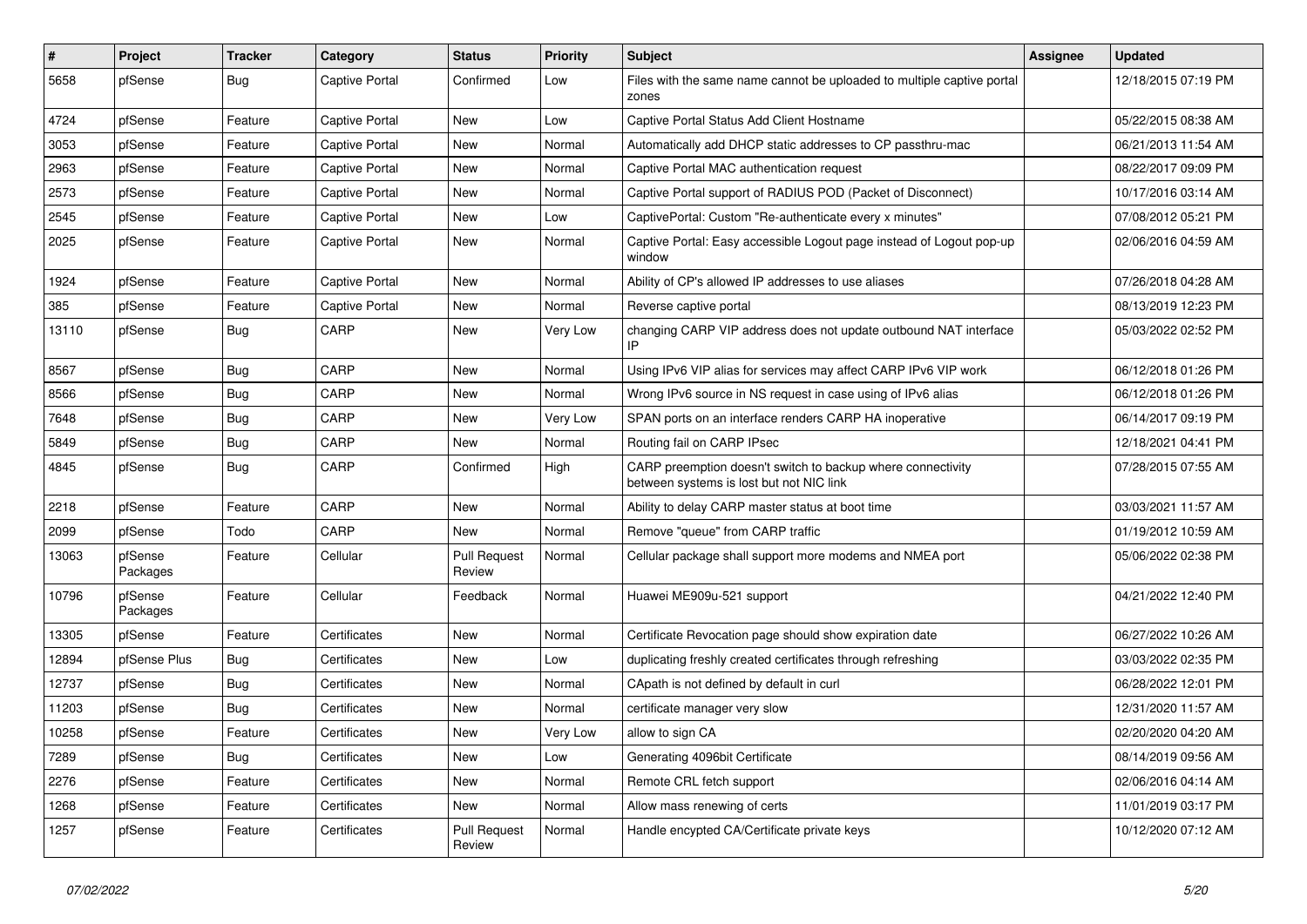| #     | Project             | <b>Tracker</b> | Category                 | <b>Status</b>                 | <b>Priority</b> | <b>Subject</b>                                                                                                        | Assignee | <b>Updated</b>      |
|-------|---------------------|----------------|--------------------------|-------------------------------|-----------------|-----------------------------------------------------------------------------------------------------------------------|----------|---------------------|
| 13291 | pfSense Docs        | Todo           | Configuration            | <b>New</b>                    | Low             | Notification documentation                                                                                            |          | 06/21/2022 10:22 AM |
| 12402 | pfSense Docs        | Todo           | Configuration            | New                           | Normal          | Feedback on Configuration - Advanced Configuration Options -<br>Notifications                                         |          | 09/24/2021 12:46 AM |
| 12098 | pfSense Docs        | Correction     | Configuration            | New                           | Normal          | Feedback on pfSense Configuration Recipes - Accessing a<br>CPE/Modem from Inside the Firewall                         |          | 07/02/2021 02:30 AM |
| 13288 | pfSense             | <b>Bug</b>     | Configuration<br>Backend | <b>New</b>                    | Normal          | Encode FreeRADIUS Custom Options                                                                                      |          | 06/20/2022 10:36 AM |
| 13287 | pfSense             | Feature        | Configuration<br>Backend | <b>New</b>                    | Normal          | Encode OpenVPN Custom Options                                                                                         |          | 06/20/2022 10:33 AM |
| 12483 | pfSense             | Bug            | Configuration<br>Backend | <b>New</b>                    | Normal          | GUI creates inconsistent config.xml                                                                                   |          | 10/23/2021 06:48 AM |
| 10833 | pfSense             | Bug            | Configuration<br>Backend | New                           | Normal          | unbound exits on configuration error when link status flaps on LAN<br>interface                                       |          | 08/13/2020 11:53 PM |
| 6398  | pfSense             | Bug            | Configuration<br>Backend | <b>New</b>                    | Normal          | If config cannot be loaded due to corruption or bug, it isn't handled<br>gracefully (just stops)                      |          | 08/13/2019 01:23 PM |
| 5902  | pfSense             | Todo           | Configuration<br>Backend | <b>New</b>                    | Normal          | Use a common place for default values                                                                                 |          | 08/13/2019 12:53 PM |
| 3895  | pfSense             | Feature        | Configuration<br>Backend | New                           | Normal          | Timeout for "Apply change"                                                                                            |          | 01/25/2021 08:07 AM |
| 13268 | pfSense             | Todo           | Console Menu             | Ready To Test                 | Normal          | columns don't align nicely in console with medium-long interface<br>names                                             |          | 06/12/2022 10:32 PM |
| 13249 | pfSense             | <b>Bug</b>     | Console Menu             | <b>New</b>                    | Normal          | Running playback comands multiple times results in PHP error                                                          |          | 06/06/2022 07:02 AM |
| 7747  | pfSense             | Feature        | Console Menu             | <b>New</b>                    | Normal          | Minor UI Tweak: Make hitting enter on the console (esp via SSH)<br>should not log you out, but simply redraw the menu |          | 08/01/2017 04:03 PM |
| 6469  | pfSense             | Feature        | Console Menu             | <b>New</b>                    | Normal          | Improve help + self documentation in console PHP shell                                                                |          | 08/13/2019 01:23 PM |
| 11970 | pfSense<br>Packages | <b>Bug</b>     | Coreboot                 | <b>New</b>                    | Normal          | Netgate Firmware Upgrade Doesn't Work on XG-2758                                                                      |          | 04/21/2022 12:39 PM |
| 13074 | pfSense Plus        | Bug            | Cryptographic<br>Modules | <b>New</b>                    | Normal          | AES-GCM with SafeXcel on Netgate 2100 causes MBUF overload                                                            |          | 06/12/2022 11:14 AM |
| 12658 | pfSense<br>Packages | Feature        | darkstat                 | New                           | Normal          | Adding prometheus metrics to darkstat                                                                                 |          | 05/27/2022 09:44 PM |
| 13325 | pfSense Plus        | Bug            | Dashboard                | <b>New</b>                    | Normal          | System Information Widget Reloading                                                                                   |          | 06/30/2022 12:00 PM |
| 13168 | pfSense             | Feature        | Dashboard                | New                           | Low             | Multiple Dashboard views for a single user                                                                            |          | 05/16/2022 07:53 AM |
| 13165 | pfSense             | Feature        | Dashboard                | <b>Pull Request</b><br>Review | Normal          | Feat: live update for Services dashboard widget                                                                       |          | 05/15/2022 01:48 AM |
| 11759 | pfSense             | <b>Bug</b>     | Dashboard                | <b>New</b>                    | Normal          | Traffic graphs on dashboard double upload on pppoe links                                                              |          | 12/30/2021 04:00 AM |
| 10401 | pfSense             | Feature        | Dashboard                | <b>New</b>                    | Normal          | Request: ability to sort/separate stopped/running Service(s) on<br>Dashboard -> Services Status widget                |          | 03/31/2020 04:48 PM |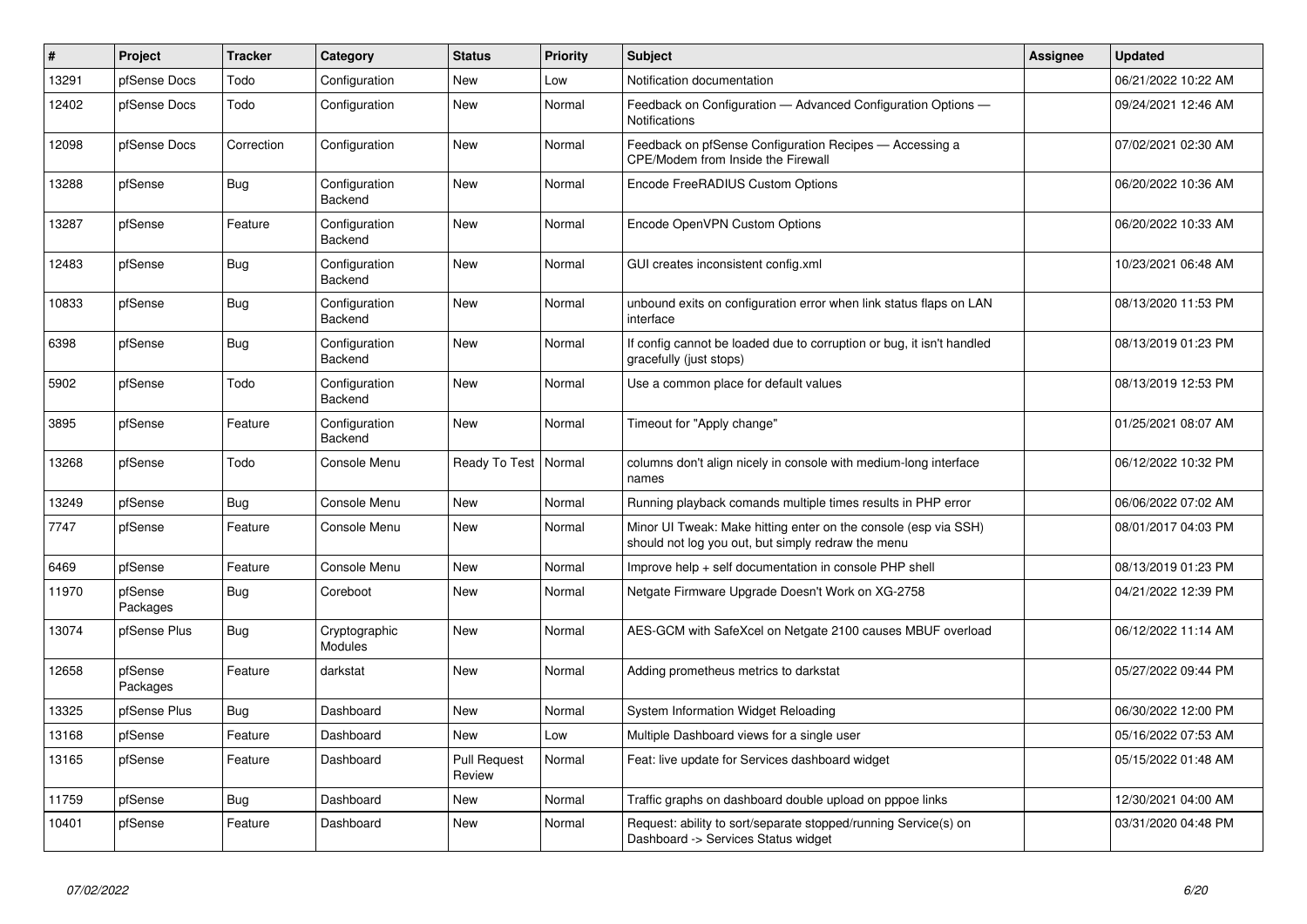| $\sharp$ | Project | <b>Tracker</b> | Category        | <b>Status</b>                 | <b>Priority</b> | <b>Subject</b>                                                                                   | <b>Assignee</b> | <b>Updated</b>      |
|----------|---------|----------------|-----------------|-------------------------------|-----------------|--------------------------------------------------------------------------------------------------|-----------------|---------------------|
| 10395    | pfSense | Feature        | Dashboard       | New                           | Low             | Add Dashboard System Information support for more PC Engines APU<br>boards                       |                 | 02/17/2022 01:02 AM |
| 10280    | pfSense | Feature        | Dashboard       | New                           | Low             | <b>DHCP Leases widget</b>                                                                        |                 | 11/07/2020 09:18 PM |
| 9677     | pfSense | <b>Bug</b>     | Dashboard       | New                           | Normal          | Dashboard hangs when widget needs data from a remote host which is<br>down                       |                 | 08/13/2019 09:15 AM |
| 9353     | pfSense | <b>Bug</b>     | Dashboard       | New                           | Low             | PHPSession errors from limited access to dashboard and widgets                                   |                 | 10/06/2020 09:31 AM |
| 8458     | pfSense | Feature        | Dashboard       | New                           | Low             | Allow reordering of interface widget                                                             |                 | 08/14/2019 10:52 AM |
| 8157     | pfSense | Bug            | Dashboard       | New                           | Very Low        | Traffic Graph clutter from time to time                                                          |                 | 12/03/2017 06:40 AM |
| 7974     | pfSense | Feature        | Dashboard       | New                           | Normal          | <b>ZFS RAID Monitor Not available</b>                                                            |                 | 08/20/2019 01:34 PM |
| 7934     | pfSense | Feature        | Dashboard       | New                           | Very Low        | format support phone# for international use                                                      |                 | 10/12/2017 04:38 PM |
| 7857     | pfSense | <b>Bug</b>     | Dashboard       | <b>New</b>                    | Very Low        | Interfaces Widget U/I fails to wrap IPV6 addresses when the string is<br>too wide for the widget |                 | 08/13/2019 09:15 AM |
| 7788     | pfSense | <b>Bug</b>     | Dashboard       | New                           | Low             | Irregular updating of widgets like cpu/uptime on system widget.                                  |                 | 08/21/2019 09:03 AM |
| 7182     | pfSense | Feature        | Dashboard       | New                           | Normal          | Break up System Widget on the Dashboard                                                          |                 | 08/21/2019 08:59 AM |
| 7113     | pfSense | Bug            | Dashboard       | <b>New</b>                    | Normal          | Interface name in Traffic Graphs                                                                 |                 | 12/31/2021 05:40 PM |
| 6390     | pfSense | Todo           | Dashboard       | New                           | Low             | Autoscale from Traffic Graph not correct size (big graphs)                                       |                 | 05/23/2016 01:38 PM |
| 5567     | pfSense | Feature        | Dashboard       | New                           | Low             | CARP status widget does not update in real time                                                  |                 | 08/20/2019 03:33 PM |
| 4646     | pfSense | Feature        | Dashboard       | New                           | Normal          | Recover valuable vertical screen real estate in dashboard                                        |                 | 04/20/2015 07:46 PM |
| 3411     | pfSense | Bug            | Dashboard       | New                           | Low             | Interfaces and statistics dashboard widgets very slow with large<br>numbers of interfaces        |                 | 01/24/2014 02:09 AM |
| 2479     | pfSense | Feature        | Dashboard       | New                           | Normal          | Allow reordering of the traffic graphs on the dashboard                                          |                 | 06/08/2012 04:13 PM |
| 7244     | pfSense | Feature        | Developer Tools | New                           | Normal          | Publish pfsense as a Vagrant Basebox                                                             |                 | 01/29/2019 04:09 AM |
| 1219     | pfSense | Feature        | Developer Tools | New                           | Low             | Ship DTRACE enabled kernels in the images                                                        |                 | 07/26/2017 03:14 AM |
| 13321    | pfSense | <b>Bug</b>     | DHCP (IPv4)     | <b>Pull Request</b><br>Review | Normal          | dhcpleases handles duplicate hostnames incorrectly                                               |                 | 06/30/2022 07:06 AM |
| 13273    | pfSense | Bug            | DHCP (IPv4)     | New                           | Normal          | dhclient can use conflicting recorded leases                                                     |                 | 06/14/2022 11:07 AM |
| 13263    | pfSense | <b>Bug</b>     | DHCP (IPv4)     | New                           | Low             | Deleting a static DHCP entry when the related IP is not in the arp table<br>spams the log        |                 | 06/10/2022 11:18 AM |
| 13256    | pfSense | Feature        | DHCP (IPv4)     | New                           | Normal          | Better handling of duplicate IPs in static DHCP assignments                                      |                 | 06/11/2022 04:51 PM |
| 12959    | pfSense | Bug            | DHCP (IPv4)     | Feedback                      | Normal          | dhcplease process wrongly update host file if client-hostname is empty                           |                 | 07/01/2022 09:10 AM |
| 12922    | pfSense | Bug            | DHCP (IPv4)     | New                           | Normal          | Classless static routes received on DHCP WAN can override chosen<br>default gateway              |                 | 03/28/2022 10:08 AM |
| 12070    | pfSense | Bug            | DHCP (IPv4)     | New                           | Low             | VLAN0 for WAN DHCP                                                                               |                 | 12/23/2021 04:31 PM |
| 12067    | pfSense | <b>Bug</b>     | DHCP (IPv4)     | New                           | Very Low        | <b>DHCP Monitoring Statistics Error</b>                                                          |                 | 06/21/2021 08:39 AM |
| 11927    | pfSense | Feature        | DHCP (IPv4)     | Feedback                      | Normal          | Allow DHCP not to serve a gateway - small fix                                                    |                 | 01/03/2022 04:17 PM |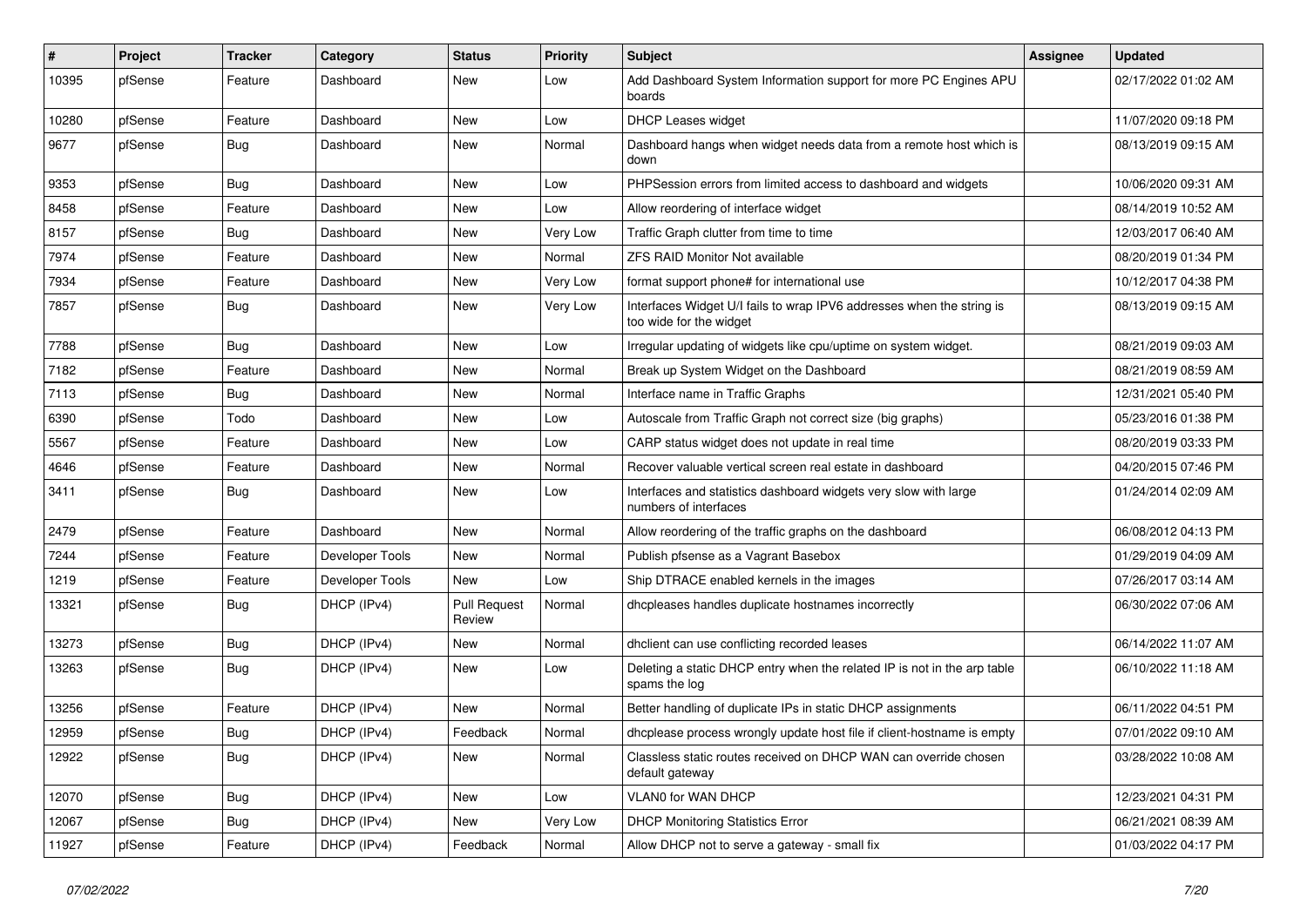| $\vert$ # | Project | <b>Tracker</b> | Category    | <b>Status</b> | <b>Priority</b> | Subject                                                                                                                            | <b>Assignee</b> | <b>Updated</b>      |
|-----------|---------|----------------|-------------|---------------|-----------------|------------------------------------------------------------------------------------------------------------------------------------|-----------------|---------------------|
| 11004     | pfSense | Feature        | DHCP (IPv4) | New           | Low             | DHCP reservations with no IP address show entries in DHCP leases                                                                   |                 | 10/26/2020 07:22 AM |
| 10802     | pfSense | Feature        | DHCP (IPv4) | <b>New</b>    | Very Low        | Seperator for DHCP Static Mapped leases                                                                                            |                 | 07/31/2020 10:30 AM |
| 10345     | pfSense | Feature        | DHCP (IPv4) | New           | Normal          | DHCP lease distinction between online and offline                                                                                  |                 | 03/16/2020 07:56 AM |
| 10250     | pfSense | Feature        | DHCP (IPv4) | <b>New</b>    | Very Low        | DHCP lease view by interface                                                                                                       |                 | 02/11/2020 07:47 AM |
| 9732      | pfSense | Feature        | DHCP (IPv4) | <b>New</b>    | Normal          | System UTC time offset in DHCP Option 2                                                                                            |                 | 09/06/2019 08:39 PM |
| 9343      | pfSense | Bug            | DHCP (IPv4) | New           | Normal          | diag arp.php times out with large DHCPD leases table                                                                               |                 | 08/14/2019 01:19 PM |
| 9130      | pfSense | Feature        | DHCP (IPv4) | <b>New</b>    | Normal          | Request ID [#INC-16195]: DHCP - PXE Boot                                                                                           |                 | 09/10/2020 01:39 PM |
| 8879      | pfSense | Feature        | DHCP (IPv4) | New           | Very Low        | DHCP options ADD force options                                                                                                     |                 | 09/07/2018 09:14 AM |
| 8614      | pfSense | <b>Bug</b>     | DHCP (IPv4) | New           | Normal          | Cannot remove Additional BOOTP/DHCP Options                                                                                        |                 | 08/21/2019 09:15 AM |
| 8330      | pfSense | Feature        | DHCP (IPv4) | <b>New</b>    | Normal          | add options for ddns-local-address statements                                                                                      |                 | 04/27/2021 12:31 PM |
| 7441      | pfSense | Feature        | DHCP (IPv4) | New           | Low             | Display start/end times for Static Mapping leases on DHCP<br>Leases/DHCPv6 Leases                                                  |                 | 08/21/2019 10:48 AM |
| 7405      | pfSense | Feature        | DHCP (IPv4) | <b>New</b>    | Normal          | Ability to add dhcp host reservations from "Diagnostics -> ARP table"                                                              |                 | 10/12/2020 08:22 AM |
| 7172      | pfSense | <b>Bug</b>     | DHCP (IPv4) | New           | Normal          | Sorting by hostname in Services > DHCP Server > LAN should be<br>"natural" (alphanumeric friendly)                                 |                 | 08/20/2019 03:47 PM |
| 6960      | pfSense | Feature        | DHCP (IPv4) | <b>New</b>    | Normal          | Consider replacing ISC DHCP server with KEA DHCP                                                                                   |                 | 09/24/2020 01:59 PM |
| 6615      | pfSense | Feature        | DHCP (IPv4) | <b>New</b>    | Normal          | new DHCP server option                                                                                                             |                 | 08/13/2019 01:39 PM |
| 6544      | pfSense | Feature        | DHCP (IPv4) | New           | Very Low        | RFC 3046 DHCP Option 82 support (and RFC 3315/4649/4580 for<br>IPv6)                                                               |                 | 07/13/2020 02:14 AM |
| 6362      | pfSense | Bug            | DHCP (IPv4) | Confirmed     | Normal          | DHCP Client ID not used                                                                                                            |                 | 07/09/2021 06:30 AM |
| 5080      | pfSense | Feature        | DHCP (IPv4) | <b>New</b>    | Normal          | Settings tab under Services>DHCP Server                                                                                            |                 | 08/13/2019 12:53 PM |
| 4899      | pfSense | Feature        | DHCP (IPv4) | New           | Normal          | Additional BOOTP/DHCP Options should allow a force option                                                                          |                 | 01/02/2018 02:24 PM |
| 4061      | pfSense | Bug            | DHCP (IPv4) | Confirmed     | Normal          | dhcpd doesn't send client-hostname to peer, breaking DHCP lease<br>registrations w/HA                                              |                 | 02/24/2017 08:58 PM |
| 3771      | pfSense | Bug            | DHCP (IPv4) | <b>New</b>    | Normal          | Webinterface and dhcpdcrashes with 500+ static leases                                                                              |                 | 08/21/2019 09:26 AM |
| 3534      | pfSense | Feature        | DHCP (IPv4) | New           | Normal          | DDNS using arbitrary zone primary                                                                                                  |                 | 07/08/2014 11:40 AM |
| 3404      | pfSense | Bug            | DHCP (IPv4) | New           | Normal          | DHCP Server Fails to Start on Interfaces that are Slow to Come Online<br>During Boot                                               |                 | 02/11/2014 05:09 PM |
| 2983      | pfSense | Feature        | DHCP (IPv4) | <b>New</b>    | Normal          | DHCPD: Add vendor-class-identifier and MAC-OIDs                                                                                    |                 | 05/29/2020 09:24 PM |
| 2774      | pfSense | Feature        | DHCP (IPv4) | New           | Normal          | Extend DHCP Pools code to allow using different subnets                                                                            |                 | 08/19/2019 10:27 AM |
| 2323      | pfSense | Feature        | DHCP (IPv4) | New           | Low             | GUI doesn't allow to configure DHCP server to serve IP addresses<br>belonging to subnets wich are not associated with an interface |                 | 08/19/2019 10:27 AM |
| 13296     | pfSense | Feature        | DHCP (IPv6) | New           | Normal          | Add support for DHCP6 OPTION_PD_EXCLUDE (RFC 6603)                                                                                 |                 | 06/24/2022 10:10 PM |
| 13253     | pfSense | <b>Bug</b>     | DHCP (IPv6) | New           | Normal          | 'dhcp6c' is not restarted when applying settings when multiple WANs<br>are configured for DHCP6                                    |                 | 06/28/2022 12:01 PM |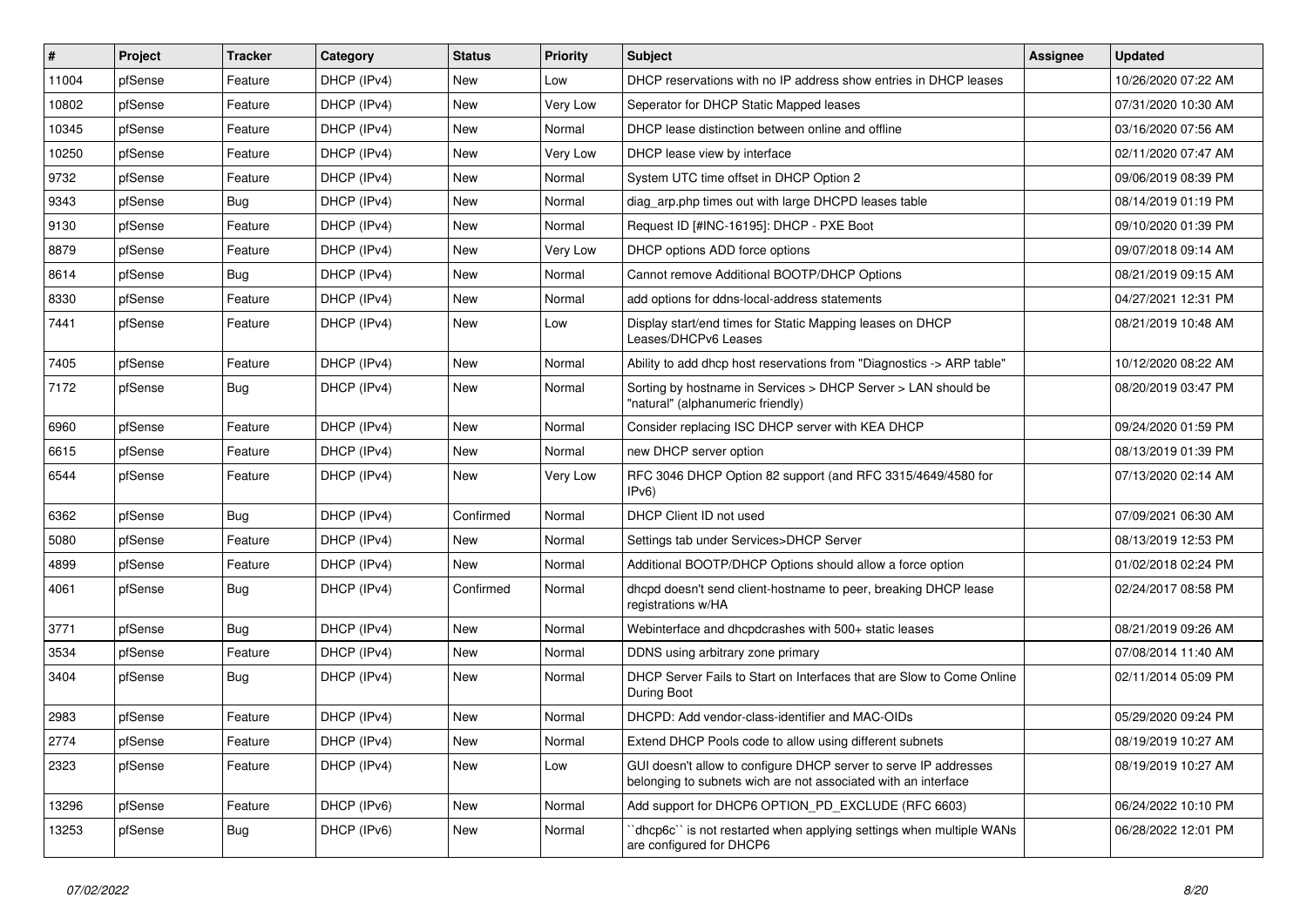| $\sharp$ | Project      | <b>Tracker</b>     | Category          | <b>Status</b>                 | Priority        | <b>Subject</b>                                                                                 | <b>Assignee</b> | <b>Updated</b>      |
|----------|--------------|--------------------|-------------------|-------------------------------|-----------------|------------------------------------------------------------------------------------------------|-----------------|---------------------|
| 13248    | pfSense      | Regression         | DHCP (IPv6)       | New                           | Normal          | IPv6 Router Advertisements runs when config.xml does not contain an<br>entry for the interface |                 | 06/05/2022 07:44 PM |
| 13237    | pfSense      | Bug                | DHCP (IPv6)       | <b>New</b>                    | Normal          | dhcp6c script cannot be executed safely                                                        |                 | 06/01/2022 11:20 AM |
| 12947    | pfSense      | <b>Bug</b>         | DHCP (IPv6)       | <b>Pull Request</b><br>Review | Normal          | DHCP6 client does not take any action if the interface IPv6 address<br>changes during renewal  |                 | 06/28/2022 12:01 PM |
| 12823    | pfSense      | Bug                | DHCP (IPv6)       | <b>New</b>                    | Normal          | Multiple DHCP6 WAN connections PPPoE interface 'defached' status                               |                 | 02/18/2022 05:39 AM |
| 12581    | pfSense      | Regression         | DHCP (IPv6)       | New                           | Normal          | CARP IPv6 assigned address does not get advertised to endpoints with<br><b>RADV</b>            |                 | 12/16/2021 02:34 PM |
| 10822    | pfSense      | Bug                | DHCP (IPv6)       | <b>New</b>                    | Normal          | Deprecated IPv6 prefix won't be announced as deprecated to clients                             |                 | 08/10/2020 09:23 AM |
| 10714    | pfSense      | Bug                | DHCP (IPv6)       | <b>New</b>                    | Normal          | radvd only gives out the prefix of the "first" IPv6 address of an interface                    |                 | 10/06/2020 01:03 PM |
| 9575     | pfSense      | Feature            | DHCP (IPv6)       | <b>New</b>                    | <b>Very Low</b> | RFC 7078 - Distributing Address Selection Policy Using DHCPv6                                  |                 | 08/14/2019 02:39 PM |
| 9536     | pfSense      | Feature            | DHCP (IPv6)       | New                           | Normal          | Support dynamic prefix in DHCPv6 Server                                                        |                 | 05/25/2022 04:27 AM |
| 9136     | pfSense      | <b>Bug</b>         | DHCP (IPv6)       | <b>New</b>                    | High            | IPv6 Tracking Interfaces Lose IPv6 Address in Certain Cases                                    |                 | 04/21/2022 12:39 PM |
| 7821     | pfSense      | Bug                | DHCP (IPv6)       | New                           | Normal          | GIF does not support broadcast                                                                 |                 | 08/29/2017 10:50 AM |
| 7734     | pfSense      | Bug                | DHCP (IPv6)       | <b>New</b>                    | Normal          | Using opton ia pd0 does not renew prefix and prefix get dropped                                |                 | 07/31/2017 03:46 AM |
| 7138     | pfSense      | <b>Bug</b>         | DHCP (IPv6)       | Assigned                      | Normal          | Pfsense wide dhcpv6 client doesn't recognise if id statement                                   |                 | 04/21/2022 12:39 PM |
| 6691     | pfSense      | Bug                | DHCP (IPv6)       | <b>New</b>                    | Normal          | dhcp6c quits after only two tries if no response was received                                  |                 | 12/07/2020 04:25 PM |
| 6283     | pfSense      | Feature            | DHCP (IPv6)       | New                           | Normal          | Register DHCPv6 leases with DNS resolver                                                       |                 | 08/21/2019 10:48 AM |
| 6051     | pfSense      | Bug                | DHCP (IPv6)       | <b>New</b>                    | Normal          | DHCPv6 Client Failure for additional WAN Address causes<br>2-seconds-service-restart-loop      |                 | 12/03/2020 01:08 AM |
| 5950     | pfSense      | Feature            | DHCP (IPv6)       | <b>New</b>                    | Normal          | DHCPv6 Server support for PD of PD-obtained networks                                           |                 | 03/04/2016 03:04 AM |
| 3185     | pfSense      | Feature            | DHCP (IPv6)       | New                           | Normal          | Accommodate a DHCPv6 failover-like mechanism                                                   |                 | 11/24/2017 10:44 AM |
| 12508    | pfSense      | <b>Bug</b>         | <b>DHCP Relay</b> | <b>New</b>                    | Normal          | <b>DHCP Relay over VPN</b>                                                                     |                 | 11/06/2021 11:25 AM |
| 12120    | pfSense      | Feature            | <b>DHCP Relay</b> | New                           | Normal          | Permit several sets of destination DHCP servers in DHCP relay                                  |                 | 07/11/2021 05:41 PM |
| 11149    | pfSense      | <b>Bug</b>         | <b>DHCP Relay</b> | <b>New</b>                    | Normal          | DHCP relay won't start with DHCP server behind gateway                                         |                 | 03/22/2021 05:13 AM |
| 10715    | pfSense      | Bug                | <b>DHCP Relay</b> | New                           | Normal          | DHCPv6 relay always uses the "first" IPv6 address of an interface                              |                 | 06/29/2020 05:01 AM |
| 9680     | pfSense      | Feature            | <b>DHCP Relay</b> | <b>New</b>                    | Normal          | Seperate DHCP Server and relay per interface                                                   |                 | 02/27/2020 10:47 AM |
| 4680     | pfSense      | <b>Bug</b>         | <b>DHCP Relay</b> | New                           | Normal          | DHCP relay does not work with DHCP server on other end of<br>OpenVPN tunnel                    |                 | 05/05/2015 06:55 PM |
| 13322    | pfSense      | Feature            | Diagnostics       | <b>New</b>                    | Low             | Define Packet Capture Protocol                                                                 |                 | 06/30/2022 06:45 AM |
| 12791    | pfSense Docs | <b>New Content</b> | Diagnostics       | New                           | Normal          | Diagnostic Information for Support (pfSense)                                                   |                 | 02/13/2022 08:49 PM |
| 12757    | pfSense      | <b>Bug</b>         | Diagnostics       | <b>Pull Request</b><br>Review | Very Low        | Clean up /etc/inc/filter.inc use of pfctl -F                                                   |                 | 06/28/2022 12:01 PM |
| 12343    | pfSense      | Feature            | Diagnostics       | New                           | Low             | Real time traffic monitoring                                                                   |                 | 09/06/2021 01:26 PM |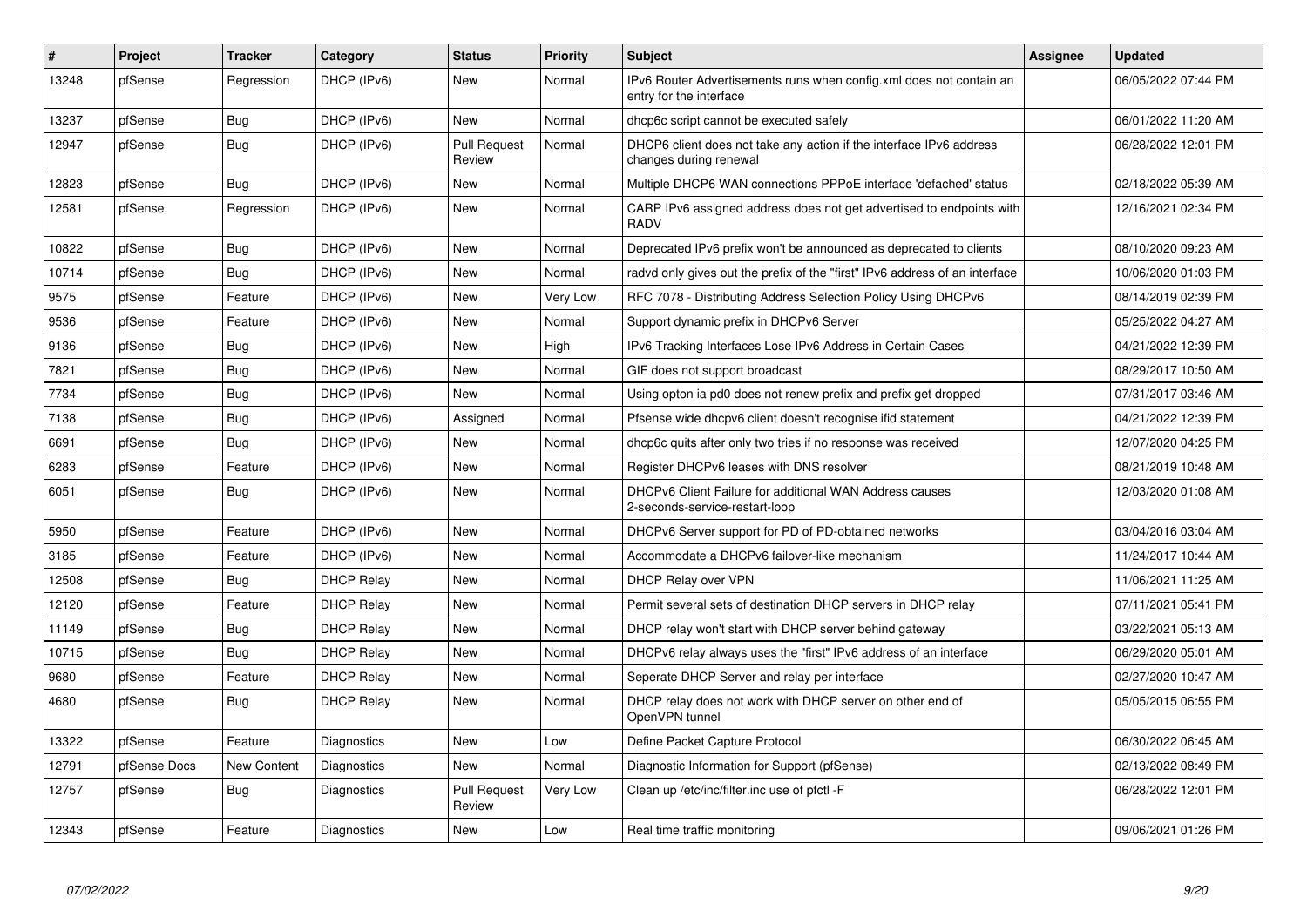| #     | Project      | <b>Tracker</b> | Category             | <b>Status</b> | <b>Priority</b> | <b>Subject</b>                                                                                                      | <b>Assignee</b> | <b>Updated</b>      |
|-------|--------------|----------------|----------------------|---------------|-----------------|---------------------------------------------------------------------------------------------------------------------|-----------------|---------------------|
| 11856 | pfSense      | Feature        | Diagnostics          | New           | Normal          | Replace/add Alias or DNS names for known LAN addresses in the<br>State table                                        |                 | 04/27/2021 08:01 AM |
| 9718  | pfSense      | Feature        | Diagnostics          | New           | Low             | Make diag states summary table sortable                                                                             |                 | 10/06/2020 09:12 AM |
| 7848  | pfSense      | <b>Bug</b>     | Diagnostics          | New           | Low             | NDP Table Sort by Expiration Error                                                                                  |                 | 08/26/2019 02:56 PM |
| 7590  | pfSense      | Bug            | Diagnostics          | New           | Normal          | diag_edit do not save when nothing to sae (in directory browse view)                                                |                 | 05/20/2017 05:04 PM |
| 7589  | pfSense      | Bug            | Diagnostics          | New           | Normal          | diag_edit.php old print_info_box                                                                                    |                 | 05/20/2017 05:02 PM |
| 7459  | pfSense      | Feature        | Diagnostics          | New           | Low             | "Refresh" button for Diagnostics/Tables display                                                                     |                 | 08/21/2019 09:27 AM |
| 7442  | pfSense      | Feature        | Diagnostics          | New           | Low             | Suggestions for Diagnostics / ARP Table and Diagnostics / NDP Table                                                 |                 | 08/21/2019 09:27 AM |
| 6804  | pfSense      | Feature        | <b>Diagnostics</b>   | <b>New</b>    | Very Low        | Add row counter into Diagnostics -> Edit File                                                                       |                 | 08/20/2019 03:44 PM |
| 5556  | pfSense      | Feature        | Diagnostics          | New           | Normal          | No error when downloading non-existing file on Diagnostics/Execute                                                  |                 | 08/20/2019 03:43 PM |
| 4914  | pfSense      | Feature        | Diagnostics          | New           | Low             | <b>Packet Capture Settings</b>                                                                                      |                 | 08/20/2019 08:51 AM |
| 4456  | pfSense      | Feature        | Diagnostics          | New           | Normal          | Packet capture additional filtering options                                                                         |                 | 08/20/2019 03:30 PM |
| 3796  | pfSense      | Bug            | Diagnostics          | Confirmed     | Normal          | States summary fails and is very slow with large state tables                                                       |                 | 12/11/2021 08:03 PM |
| 1656  | pfSense      | Feature        | Diagnostics          | New           | Normal          | Teach pfctl to kill states by port number                                                                           |                 | 08/21/2019 09:55 AM |
| 12883 | pfSense Docs | Todo           | <b>DNS</b>           | <b>New</b>    | Normal          | Feedback on Services - DNS Resolver - Host Overrides                                                                |                 | 02/28/2022 07:54 PM |
| 12139 | pfSense      | Feature        | <b>DNS Forwarder</b> | New           | Normal          | Add support in for specifying a DNSMASQ configuration file                                                          |                 | 07/16/2021 09:45 PM |
| 7329  | pfSense      | <b>Bug</b>     | <b>DNS Forwarder</b> | New           | Low             | <b>DHCP Not Updating DNS</b>                                                                                        |                 | 01/21/2022 09:16 PM |
| 2410  | pfSense      | Feature        | <b>DNS Forwarder</b> | <b>New</b>    | Normal          | Support name based aliasing via CNAMEs or some other mechanism.                                                     |                 | 12/11/2012 09:56 PM |
| 13254 | pfSense      | <b>Bug</b>     | <b>DNS Resolver</b>  | New           | Normal          | DNS resolver does not update "unbound.conf" file during link down<br>events                                         |                 | 06/28/2022 12:01 PM |
| 12612 | pfSense      | Bug            | <b>DNS Resolver</b>  | New           | Normal          | DNS Resolver is restarted during every "rc.newwanip" event                                                          |                 | 06/28/2022 12:01 PM |
| 12551 | pfSense      | Feature        | <b>DNS Resolver</b>  | New           | Low             | Add ability to set DNS resolver search domain list                                                                  |                 | 12/01/2021 11:18 AM |
| 11921 | pfSense      | Feature        | <b>DNS Resolver</b>  | New           | Very Low        | Feature Request: Compile unbound with EDNS Client Subnet (ECS)<br>module (--enable-subnet)                          |                 | 05/14/2021 07:29 AM |
| 10624 | pfSense      | Bug            | <b>DNS Resolver</b>  | New           | Normal          | Unbound configuration memory leak with python module $+$ register<br>DHCP leases active                             |                 | 02/26/2021 10:27 AM |
| 10342 | pfSense      | Bug            | <b>DNS Resolver</b>  | <b>New</b>    | Normal          | Unbound domain overrides stop resolving periodically. They only<br>resume after the service has been restarted.     |                 | 03/13/2020 10:35 AM |
| 10143 | pfSense      | Bug            | <b>DNS Resolver</b>  | New           | Normal          | System hostname DNS entry is assigned to the wrong IP on multi-wan<br>setups                                        |                 | 12/31/2019 02:33 PM |
| 9654  | pfSense      | Bug            | <b>DNS Resolver</b>  | New           | Normal          | After reboot, the DNS resolver must be restarted before it will advertise<br>the ipv6 DNS address of the router.    |                 | 11/20/2020 03:12 AM |
| 9436  | pfSense      | Feature        | <b>DNS Resolver</b>  | New           | Normal          | Unbound: enable dnstap support                                                                                      |                 | 03/27/2019 07:54 PM |
| 9037  | pfSense      | <b>Bug</b>     | <b>DNS Resolver</b>  | New           | Normal          | Unbound not logging to syslog after reboot                                                                          |                 | 10/12/2018 05:09 AM |
| 8236  | pfSense      | Feature        | <b>DNS Resolver</b>  | New           | Normal          | Ability to configure "forward-first" and "forward-host" options for more<br>robust domain overrides in DNS Resolver |                 | 12/26/2017 01:26 AM |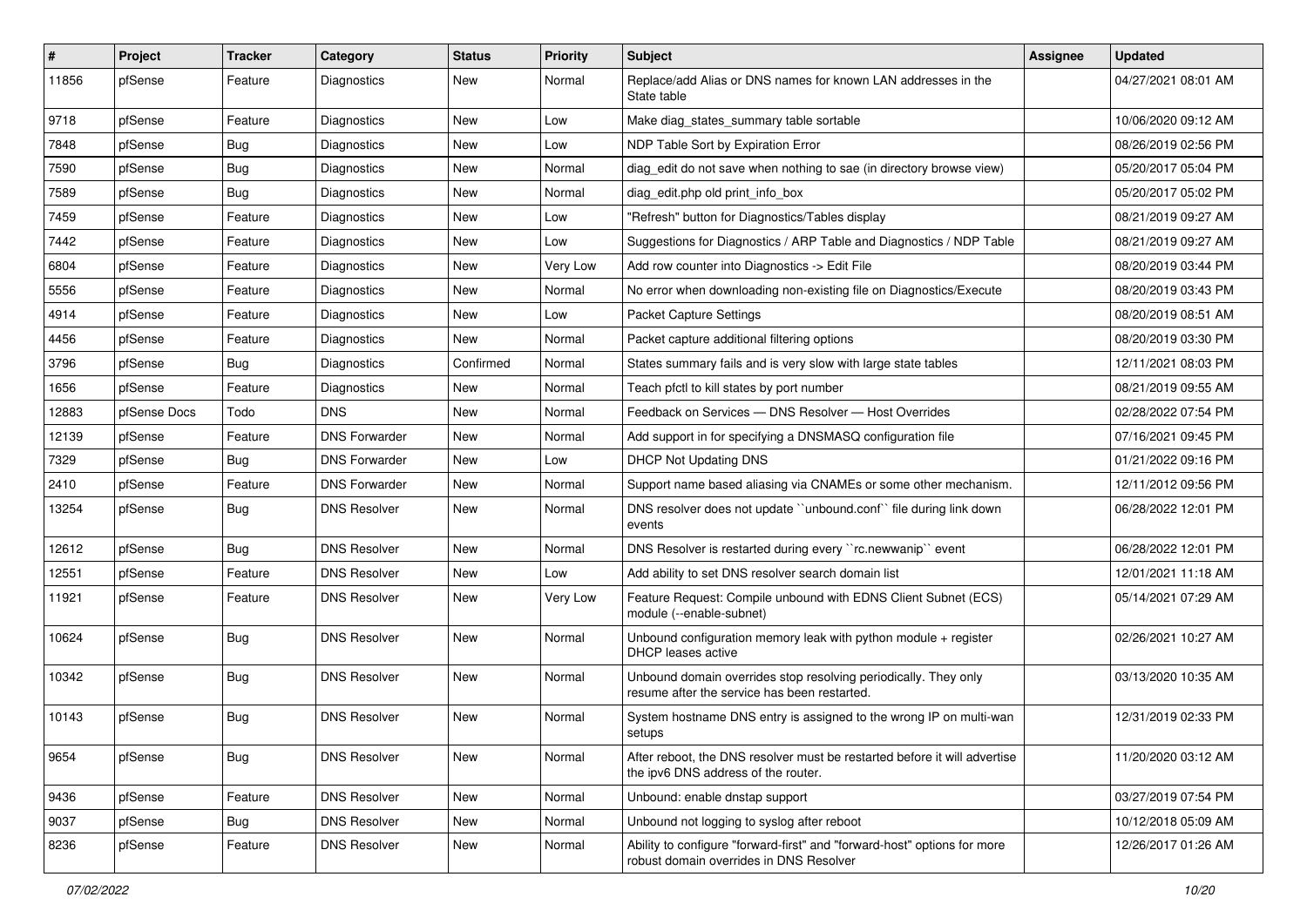| $\vert$ # | Project      | <b>Tracker</b> | Category            | <b>Status</b> | Priority | <b>Subject</b>                                                                                                                | <b>Assignee</b> | <b>Updated</b>      |
|-----------|--------------|----------------|---------------------|---------------|----------|-------------------------------------------------------------------------------------------------------------------------------|-----------------|---------------------|
| 7852      | pfSense      | Feature        | <b>DNS Resolver</b> | New           | Normal   | Add views support to Unbound GUI                                                                                              |                 | 09/11/2017 12:26 PM |
| 7495      | pfSense      | Feature        | <b>DNS Resolver</b> | <b>New</b>    | Low      | Ability to set TTL for local for Unbound host overrides and dhop leases                                                       |                 | 03/06/2018 09:46 AM |
| 7152      | pfSense      | Bug            | <b>DNS Resolver</b> | <b>New</b>    | Normal   | Unbound / DNS Resolver issue if "Register DHCP static mappings in<br>the DNS Resolver" set before wildcard DNS custom options |                 | 12/18/2021 04:59 PM |
| 7096      | pfSense      | Bug            | <b>DNS Resolver</b> | Feedback      | Normal   | Unbound fails to start on boot if specific network devices are configured<br>in the "Network Interfaces"                      |                 | 11/22/2021 08:59 AM |
| 6430      | pfSense      | Bug            | <b>DNS Resolver</b> | Confirmed     | Low      | pfsense should sanity-check hostnames when copying from<br>dhcpd.leases to /etc/hosts                                         |                 | 08/13/2019 01:23 PM |
| 6103      | pfSense      | Feature        | <b>DNS Resolver</b> | <b>New</b>    | Normal   | DNS Resolver Outgoing Interfaces should be able to use Gateway<br>Groups                                                      |                 | 10/21/2019 08:02 AM |
| 5413      | pfSense      | <b>Bug</b>     | <b>DNS Resolver</b> | Confirmed     | High     | Incorrect Handling of Unbound Resolver [service restarts, cache loss,<br>DNS service interruption]                            |                 | 06/19/2022 11:11 PM |
| 4798      | pfSense      | Feature        | <b>DNS Resolver</b> | New           | Normal   | Make host and domain overrides available to both DNS Resolver and<br><b>DNS Forwarder</b>                                     |                 | 06/29/2015 02:14 AM |
| 13167     | pfSense      | Bug            | Dynamic DNS         | New           | Normal   | phpDynDNS: DigitalOcean ddns update fails (bad request, invalid<br>character '-' in request_id)                               |                 | 06/16/2022 09:30 PM |
| 12877     | pfSense      | Bug            | Dynamic DNS         | Feedback      | Normal   | Cloudflare DynDNS fails to update more than two addresses                                                                     |                 | 05/29/2022 06:56 PM |
| 12848     | pfSense      | Feature        | Dynamic DNS         | <b>New</b>    | Normal   | Evaluation of the DynDNS "Result Match" string                                                                                |                 | 02/22/2022 02:01 AM |
| 12602     | pfSense      | Feature        | Dynamic DNS         | <b>New</b>    | Normal   | DHCPv6 should allow DDNS Client updates for hosts                                                                             |                 | 12/15/2021 11:00 AM |
| 12063     | pfSense Docs | Todo           | Dynamic DNS         | New           | Normal   | Feedback on Services - Dynamic DNS - Configuring RFC 2136<br>Dynamic DNS updates                                              |                 | 06/18/2021 06:24 PM |
| 11177     | pfSense      | Bug            | Dynamic DNS         | <b>New</b>    | Normal   | DDNSv6 not using Check IP Services                                                                                            |                 | 12/21/2020 05:02 AM |
| 11147     | pfSense      | Bug            | Dynamic DNS         | <b>New</b>    | Normal   | Domeneshop DynDNS IPv4 and IPv6                                                                                               |                 | 12/09/2020 11:47 PM |
| 11084     | pfSense      | Feature        | Dynamic DNS         | <b>New</b>    | Normal   | Dynamic DNS include option to specify virtual IP addresses                                                                    |                 | 11/19/2020 01:26 PM |
| 10962     | pfSense      | Feature        | Dynamic DNS         | New           | Normal   | Add Cpanel support for Dynamic DNS Clients                                                                                    |                 | 12/28/2020 01:56 PM |
| 10000     | pfSense      | <b>Bug</b>     | Dynamic DNS         | <b>New</b>    | Normal   | Azure Dynamic DNS A and AAAA Records for Apex Zone                                                                            |                 | 03/31/2020 09:03 AM |
| 9805      | pfSense      | Bug            | Dynamic DNS         | <b>New</b>    | Normal   | dynDNS cloudflare multiple entries                                                                                            |                 | 10/02/2019 04:51 PM |
| 9664      | pfSense      | Bug            | Dynamic DNS         | New           | Normal   | DynDNS and Dual-wan problem with CloudFlare (works with No-Ip)                                                                |                 | 08/03/2019 10:00 AM |
| 9504      | pfSense      | <b>Bug</b>     | Dynamic DNS         | New           | Normal   | Multiple Dynamic DNS update notifications for the same interface, not<br>differentiated by the hostname                       |                 | 05/07/2019 07:46 AM |
| 9063      | pfSense      | Feature        | Dynamic DNS         | New           | Normal   | Allow dynamic DNS client entry to specify which Check IP service to<br>use                                                    |                 | 10/24/2018 11:53 AM |
| 8500      | pfSense      | Bug            | Dynamic DNS         | New           | Low      | Incorrect categorization of status/info messages from phpDynDNS                                                               |                 | 08/16/2019 12:50 PM |
| 8432      | pfSense      | Bug            | <b>Dynamic DNS</b>  | New           | Normal   | Dynamic DNS Client gives an error that it can't find IPv6 address when<br>WAN interface is a LAGG                             |                 | 09/17/2020 05:23 AM |
| 8406      | pfSense      | <b>Bug</b>     | Dynamic DNS         | New           | Normal   | DDNS IPV6 Cloudflare Client does not detect PPOE address                                                                      |                 | 03/31/2018 11:56 AM |
| 7718      | pfSense      | Feature        | Dynamic DNS         | New           | Very Low | Hostname for Custom DynDNS Updater.                                                                                           |                 | 07/24/2017 10:05 AM |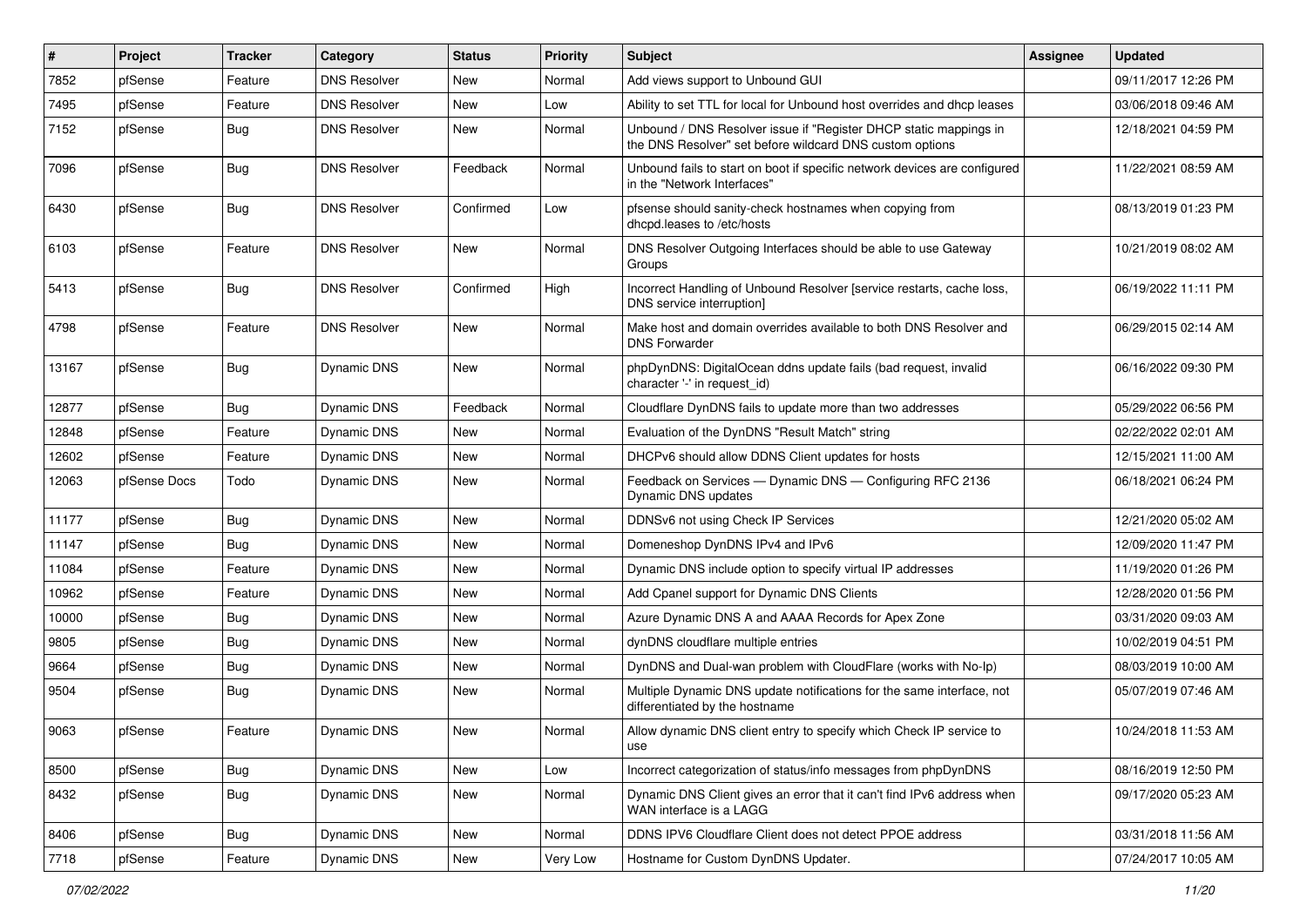| #     | <b>Project</b>      | <b>Tracker</b> | Category              | <b>Status</b>                 | Priority | <b>Subject</b>                                                                                                                                                           | <b>Assignee</b> | <b>Updated</b>      |
|-------|---------------------|----------------|-----------------------|-------------------------------|----------|--------------------------------------------------------------------------------------------------------------------------------------------------------------------------|-----------------|---------------------|
| 7418  | pfSense             | Feature        | Dynamic DNS           | <b>New</b>                    | Normal   | Dynamic dns should be sorted interface name                                                                                                                              |                 | 08/21/2019 08:58 AM |
| 7292  | pfSense             | Feature        | <b>Dynamic DNS</b>    | <b>New</b>                    | Normal   | DynamicDNS configuration does not sync to HA secondary                                                                                                                   |                 | 02/21/2017 04:56 PM |
| 11235 | pfSense<br>Packages | Bug            | Filer                 | New                           | Normal   | Filer run script when "state" unchanged                                                                                                                                  |                 | 01/08/2021 07:24 AM |
| 11178 | pfSense<br>Packages | Feature        | Filer                 | New                           | Normal   | Filer do not ask what to do with previous filename                                                                                                                       |                 | 12/31/2020 02:45 AM |
| 10426 | pfSense<br>Packages | <b>Bug</b>     | Filer                 | Feedback                      | Normal   | Filer must validate that File name is unig                                                                                                                               |                 | 04/20/2022 11:02 AM |
| 13067 | pfSense             | <b>Bug</b>     | <b>FilterDNS</b>      | <b>New</b>                    | Normal   | filterdns resolve interval is twice the intended value                                                                                                                   |                 | 04/17/2022 07:45 PM |
| 12770 | pfSense Docs        | Todo           | <b>Firewall Rules</b> | <b>Pull Request</b><br>Review | Normal   | Feedback on Firewall — Configuring firewall rules                                                                                                                        |                 | 06/27/2022 07:42 AM |
| 12535 | pfSense Docs        | Correction     | Firewall Rules        | <b>New</b>                    | Normal   | Negate Rules function does not match the description                                                                                                                     |                 | 07/01/2022 07:20 AM |
| 12268 | pfSense Docs        | Todo           | <b>Firewall Rules</b> | <b>New</b>                    | Normal   | Feedback on Firewall — Aliases                                                                                                                                           |                 | 08/17/2021 12:55 AM |
| 12740 | pfSense             | <b>Bug</b>     | FreeBSD               | Incomplete                    | Normal   | panic: esp input cb: Unexpected address family                                                                                                                           |                 | 01/27/2022 01:19 PM |
| 11184 | pfSense             | <b>Bug</b>     | FreeBSD               | <b>New</b>                    | Normal   | PF: State policy cannot be configurable                                                                                                                                  |                 | 02/09/2021 02:43 AM |
| 12982 | pfSense<br>Packages | <b>Bug</b>     | FreeRADIUS            | New                           | Normal   | FreeRadius RadReply table entries missing from pf                                                                                                                        |                 | 06/19/2022 05:38 PM |
| 12742 | pfSense<br>Packages | <b>Bug</b>     | FreeRADIUS            | Feedback                      | Normal   | freeRADIUS virtual-server-default: modules dailycounter,<br>monthlycounter, noreset counter, expire on login in authorize section<br>prevent virtual server from loading |                 | 03/01/2022 12:45 PM |
| 12286 | pfSense<br>Packages | <b>Bug</b>     | FreeRADIUS            | <b>New</b>                    | Normal   | Add support for ntlm auth in LDAP                                                                                                                                        |                 | 08/20/2021 08:27 AM |
| 12126 | pfSense<br>Packages | <b>Bug</b>     | FreeRADIUS            | <b>New</b>                    | Normal   | freeradius3 0.15.7 31                                                                                                                                                    |                 | 10/11/2021 08:21 AM |
| 11980 | pfSense<br>Packages | <b>Bug</b>     | FreeRADIUS            | Feedback                      | Normal   | EAP does not work with SQL backend                                                                                                                                       |                 | 07/21/2021 07:24 AM |
| 11802 | pfSense<br>Packages | <b>Bug</b>     | FreeRADIUS            | <b>New</b>                    | Normal   | FreeRADIUS sync                                                                                                                                                          |                 | 05/10/2021 04:18 AM |
| 11534 | pfSense<br>Packages | Regression     | FreeRADIUS            | <b>New</b>                    | High     | FreeRADIUS EAP anonymous connection forbidden out-of-tunnel                                                                                                              |                 | 07/14/2021 02:32 AM |
| 11138 | pfSense<br>Packages | Feature        | FreeRADIUS            | New                           | Normal   | new WebGUI checkboxes needed                                                                                                                                             |                 | 12/07/2020 08:28 AM |
| 11026 | pfSense<br>Packages | Feature        | FreeRADIUS            | <b>New</b>                    | Low      | Feedback on Packages — FreeRADIUS package                                                                                                                                |                 | 11/02/2020 07:21 AM |
| 10695 | pfSense<br>Packages | <b>Bug</b>     | FreeRADIUS            | New                           | Normal   | FreeRadius Accounting skipping MBs after reboot due to power down                                                                                                        |                 | 06/24/2020 04:49 AM |
| 10377 | pfSense<br>Packages | Feature        | FreeRADIUS            | <b>New</b>                    | Very Low | Allow usage of TOTP (Google-Authenticator) without PIN                                                                                                                   |                 | 03/30/2020 11:43 AM |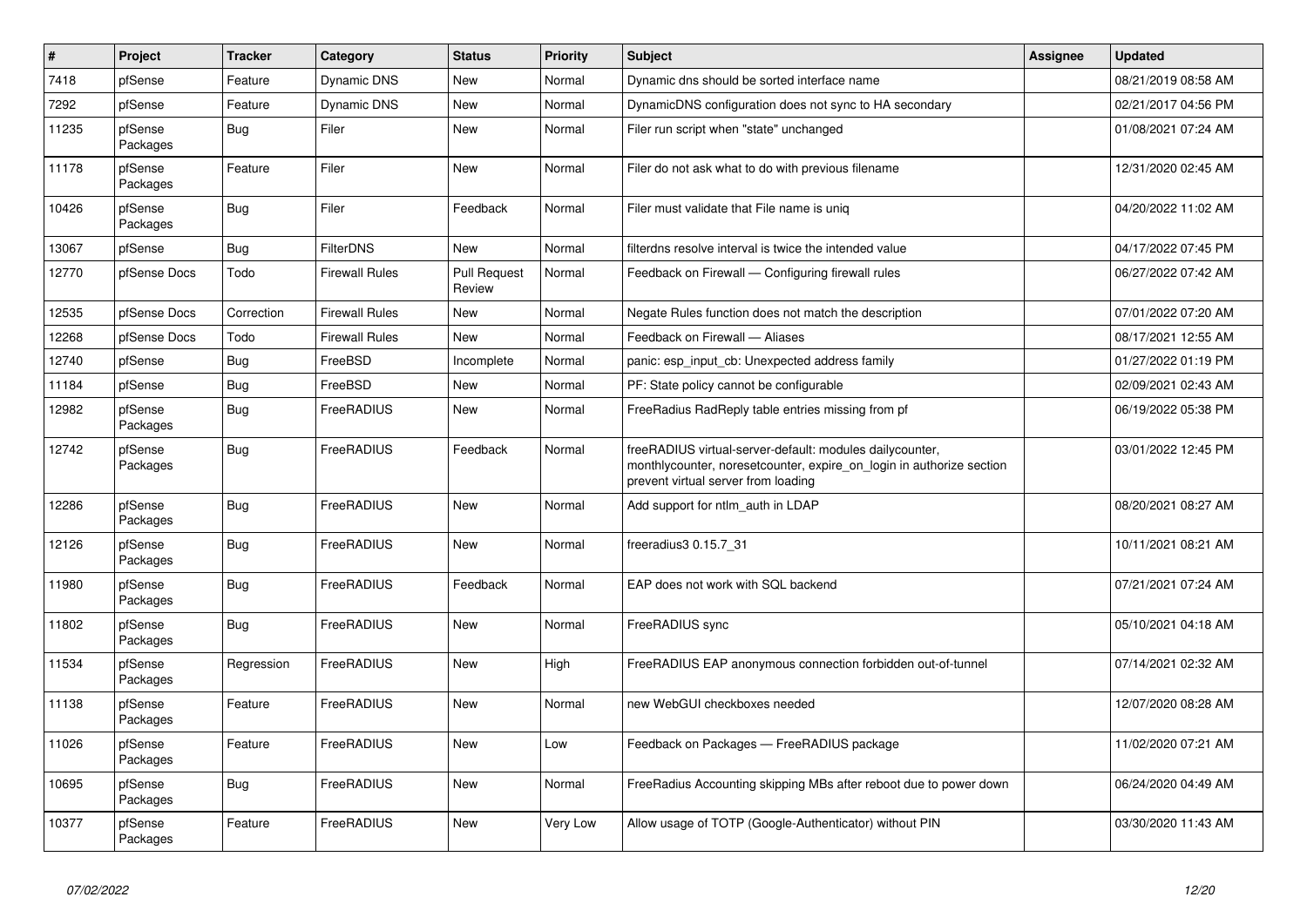| $\#$  | Project             | <b>Tracker</b> | Category   | <b>Status</b> | <b>Priority</b> | <b>Subject</b>                                                                             | <b>Assignee</b> | <b>Updated</b>      |
|-------|---------------------|----------------|------------|---------------|-----------------|--------------------------------------------------------------------------------------------|-----------------|---------------------|
| 10297 | pfSense<br>Packages | Feature        | FreeRADIUS | Assigned      | Normal          | IPv6 user attributes                                                                       |                 | 04/21/2022 12:39 PM |
| 9704  | pfSense<br>Packages | Feature        | FreeRADIUS | New           | Normal          | Enable filter_username                                                                     |                 | 08/27/2019 12:07 PM |
| 8836  | pfSense<br>Packages | Feature        | FreeRADIUS | <b>New</b>    | Normal          | Define Idap group vlan assignment in users file                                            |                 | 08/26/2018 07:53 AM |
| 8769  | pfSense<br>Packages | Feature        | FreeRADIUS | New           | Normal          | Allow FreeRADIUS users to change their own Passwords and Pins                              |                 | 10/11/2018 11:34 AM |
| 8589  | pfSense<br>Packages | <b>Bug</b>     | FreeRADIUS | New           | Normal          | FreeRadius 0.15.5_2 ignoring tunnelled-reply=no                                            |                 | 02/18/2019 03:40 PM |
| 8513  | pfSense<br>Packages | <b>Bug</b>     | FreeRADIUS | <b>New</b>    | High            | Freeradius 3.x Idap problem                                                                |                 | 02/18/2019 05:22 PM |
| 8264  | pfSense<br>Packages | <b>Bug</b>     | FreeRADIUS | <b>New</b>    | Normal          | Radiusd restart on WAN change results in freeradius not running (and<br>possible solution) |                 | 04/21/2022 12:39 PM |
| 8251  | pfSense<br>Packages | <b>Bug</b>     | FreeRADIUS | Feedback      | Normal          | Captiveportal + FreeRadius "Last activity" resets to Session start                         |                 | 08/13/2019 11:10 AM |
| 8224  | pfSense<br>Packages | Feature        | FreeRADIUS | New           | Normal          | Add "OU" field to FreeRADIUS page                                                          |                 | 02/21/2018 12:53 AM |
| 8161  | pfSense<br>Packages | Feature        | FreeRADIUS | New           | Very Low        | Add virtual server support to FreeRadius                                                   |                 | 12/05/2017 01:57 PM |
| 8031  | pfSense<br>Packages | Feature        | FreeRADIUS | New           | Normal          | FreeRADIUS copy entry function                                                             |                 | 08/16/2019 01:01 PM |
| 7608  | pfSense<br>Packages | Feature        | FreeRADIUS | <b>New</b>    | Very Low        | Captive Portal amount of traffic Account + Free Radius+Mysql                               |                 | 05/28/2017 09:08 AM |
| 7403  | pfSense<br>Packages | <b>Bug</b>     | FreeRADIUS | <b>New</b>    | Normal          | Captive Portal + freeradius2 + MySQL problems with German Umlaut                           |                 | 03/17/2017 09:12 AM |
| 4506  | pfSense<br>Packages | Feature        | FreeRADIUS | <b>New</b>    | Normal          | FreeRADIUS groups/hunt groups                                                              |                 | 03/10/2015 08:51 PM |
| 12951 | pfSense<br>Packages | <b>Bug</b>     | <b>FRR</b> | Feedback      | Normal          | FRR cannot remove IPv6 routes                                                              |                 | 03/22/2022 09:24 PM |
| 12889 | pfSense<br>Packages | Feature        | FRR        | <b>New</b>    | Normal          | FRR GUI add set ipv6 next-hop global                                                       |                 | 03/02/2022 06:10 AM |
| 12751 | pfSense<br>Packages | <b>Bug</b>     | FRR        | <b>New</b>    | Normal          | Improve FRR route restoration after gateway events                                         |                 | 02/06/2022 11:07 PM |
| 12084 | pfSense<br>Packages | <b>Bug</b>     | <b>FRR</b> | New           | Normal          | libfrr.so.0 error on SG-1100                                                               |                 | 06/26/2021 08:22 AM |
| 11963 | pfSense<br>Packages | Feature        | <b>FRR</b> | New           | Normal          | Dynamically change OSPF interface costs on selected interfaces on<br>CARP event            |                 | 05/26/2021 04:13 AM |
| 11936 | pfSense<br>Packages | Bug            | <b>FRR</b> | Incomplete    | High            | FRR does not connect BGP when using password                                               |                 | 05/19/2021 08:12 AM |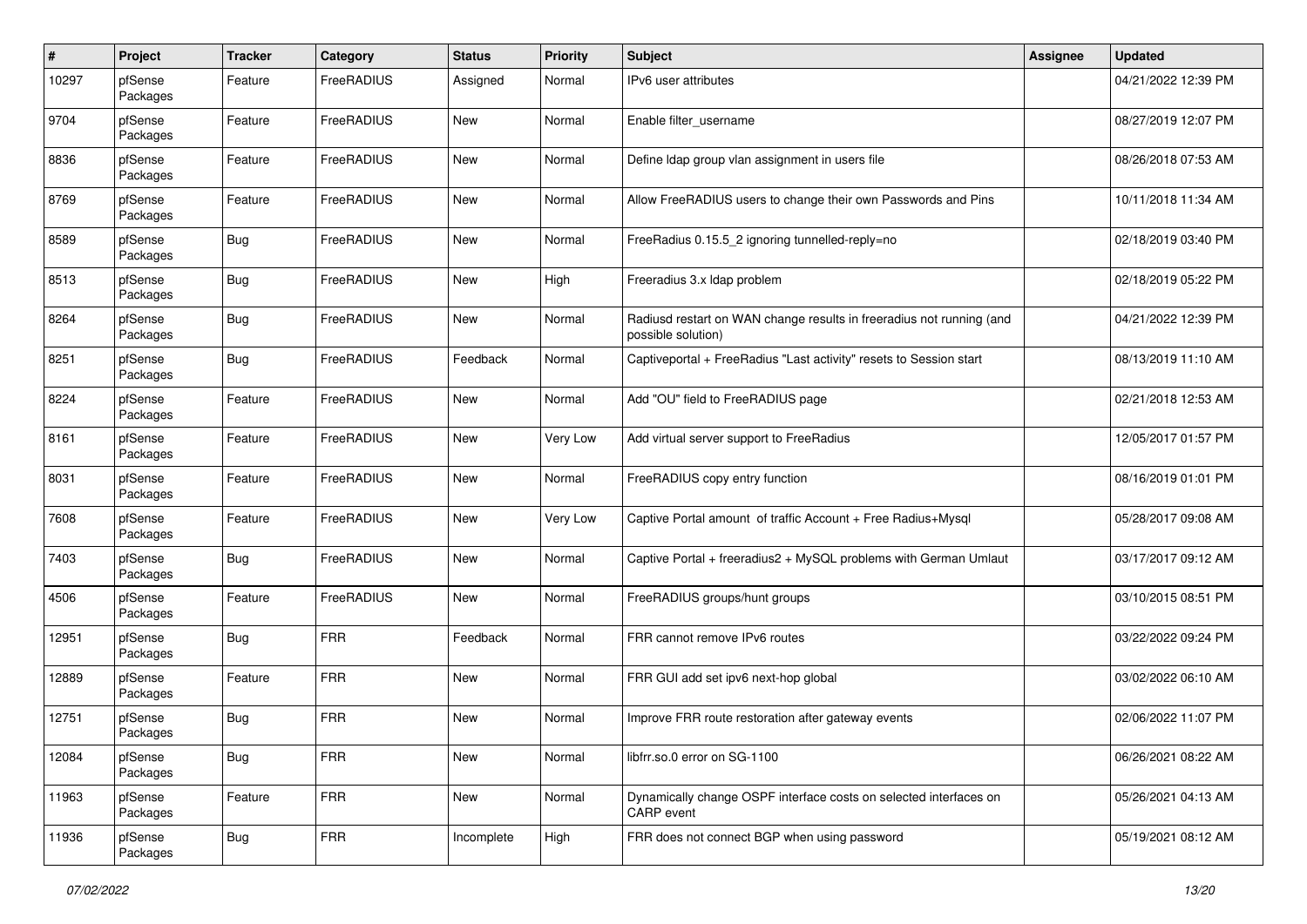| $\pmb{\#}$ | Project             | <b>Tracker</b> | Category                  | <b>Status</b>                 | <b>Priority</b> | <b>Subject</b>                                                                                                                                                     | <b>Assignee</b> | <b>Updated</b>      |
|------------|---------------------|----------------|---------------------------|-------------------------------|-----------------|--------------------------------------------------------------------------------------------------------------------------------------------------------------------|-----------------|---------------------|
| 11841      | pfSense<br>Packages | <b>Bug</b>     | <b>FRR</b>                | New                           | Normal          | FRR access lists default bahavior changed to permit by default                                                                                                     |                 | 04/22/2021 09:52 AM |
| 11837      | pfSense<br>Packages | Feature        | <b>FRR</b>                | New                           | Low             | Increase field length of FRR Networks in Access Lists and Prefix Lists                                                                                             |                 | 04/22/2021 07:10 AM |
| 11835      | pfSense<br>Packages | <b>Bug</b>     | <b>FRR</b>                | <b>New</b>                    | Normal          | FRR OSPF redistributed connected routes disappearing                                                                                                               |                 | 04/22/2021 07:11 AM |
| 11823      | pfSense<br>Packages | Feature        | <b>FRR</b>                | <b>New</b>                    | Normal          | Route handling enhancements                                                                                                                                        |                 | 04/19/2021 06:23 PM |
| 11703      | pfSense<br>Packages | Feature        | <b>FRR</b>                | <b>New</b>                    | Normal          | add Krill and Routinator support BGP RPKI                                                                                                                          |                 | 03/18/2021 07:47 PM |
| 11650      | pfSense<br>Packages | Bug            | <b>FRR</b>                | New                           | Very Low        | FRR configuration broken on restore of manually edited FRR config<br>sections                                                                                      |                 | 03/10/2021 08:50 AM |
| 11377      | pfSense<br>Packages | <b>Bug</b>     | <b>FRR</b>                | <b>Pull Request</b><br>Review | Normal          | <b>FRR</b> deinstall                                                                                                                                               |                 | 03/10/2021 08:21 AM |
| 11158      | pfSense<br>Packages | <b>Bug</b>     | <b>FRR</b>                | New                           | High            | <b>FRR Prefix Lists</b>                                                                                                                                            |                 | 12/30/2020 04:55 PM |
| 10935      | pfSense<br>Packages | <b>Bug</b>     | <b>FRR</b>                | New                           | Normal          | FRR 0.6.7-6 - BGPD service recycled IPv6 without Route Map                                                                                                         |                 | 12/30/2020 05:00 PM |
| 10516      | pfSense<br>Packages | <b>Bug</b>     | <b>FRR</b>                | New                           | Normal          | <b>FRR Access list</b>                                                                                                                                             |                 | 12/06/2020 11:02 PM |
| 10503      | pfSense<br>Packages | <b>Bug</b>     | <b>FRR</b>                | <b>New</b>                    | Normal          | Flapping any GW in multi-WAN influences restating all IPsec tunnels in<br>FRR which leads to dropping all IPsec VTI static routes and related<br><b>BGP</b> issues |                 | 05/08/2020 07:51 PM |
| 10358      | pfSense<br>Packages | Feature        | <b>FRR</b>                | <b>New</b>                    | Very Low        | <b>Stage FRR Configuration Changes</b>                                                                                                                             |                 | 03/19/2020 06:48 AM |
| 13295      | pfSense             | Bug            | Gateway Monitoring        | <b>Pull Request</b><br>Review | Normal          | Incorrect function parameters for "get_dpinger_status()" call in<br>`qwlb.inc``                                                                                    |                 | 06/28/2022 12:01 PM |
| 13242      | pfSense             | Feature        | <b>Gateway Monitoring</b> | New                           | Normal          | Enhancements to static route creation/deletion for dpinger monitor IPs                                                                                             |                 | 06/03/2022 11:20 AM |
| 13076      | pfSense             | <b>Bug</b>     | Gateway Monitoring        | New                           | Normal          | Marking a gateway as down does not affect IPsec entries using<br>gateway groups                                                                                    |                 | 06/28/2022 12:01 PM |
| 11960      | pfSense             | <b>Bug</b>     | Gateway Monitoring        | Feedback                      | Normal          | Gateway Monitoring Traffic Goes Out Default Gateway                                                                                                                |                 | 12/20/2021 05:43 AM |
| 7671       | pfSense             | Feature        | Gateway Monitoring        | New                           | Normal          | Gateway Monitoring Via Custom Script or Telnet.                                                                                                                    |                 | 09/18/2020 02:59 PM |
| 3859       | pfSense             | Feature        | Gateway Monitoring        | New                           | Low             | Make it possible to set the source IP address for gateway monitoring                                                                                               |                 | 11/06/2016 10:12 PM |
| 13328      | pfSense Plus        | Bug            | Gateways                  | New                           | Normal          | Wireguard Site-to-Site broken after upgrade to 22.05                                                                                                               |                 | 07/02/2022 04:02 AM |
| 13320      | pfSense Plus        | Bug            | Gateways                  | New                           | Normal          | IP aliases with a CARP VIP parent are not available as VIP choices for<br>gateway groups                                                                           |                 | 06/29/2022 02:03 PM |
| 13294      | pfSense             | Feature        | Gateways                  | New                           | Low             | Change gateway name                                                                                                                                                |                 | 06/22/2022 06:07 PM |
| 12857      | pfSense             | Bug            | Gateways                  | New                           | Normal          | Firewall gateway goes away when making changes to Bridge0 device                                                                                                   |                 | 02/27/2022 11:20 AM |
| 12764      | pfSense             | Bug            | Gateways                  | New                           | Normal          | VTI gateway status is pending after assigning the VTI interface                                                                                                    |                 | 02/07/2022 05:41 AM |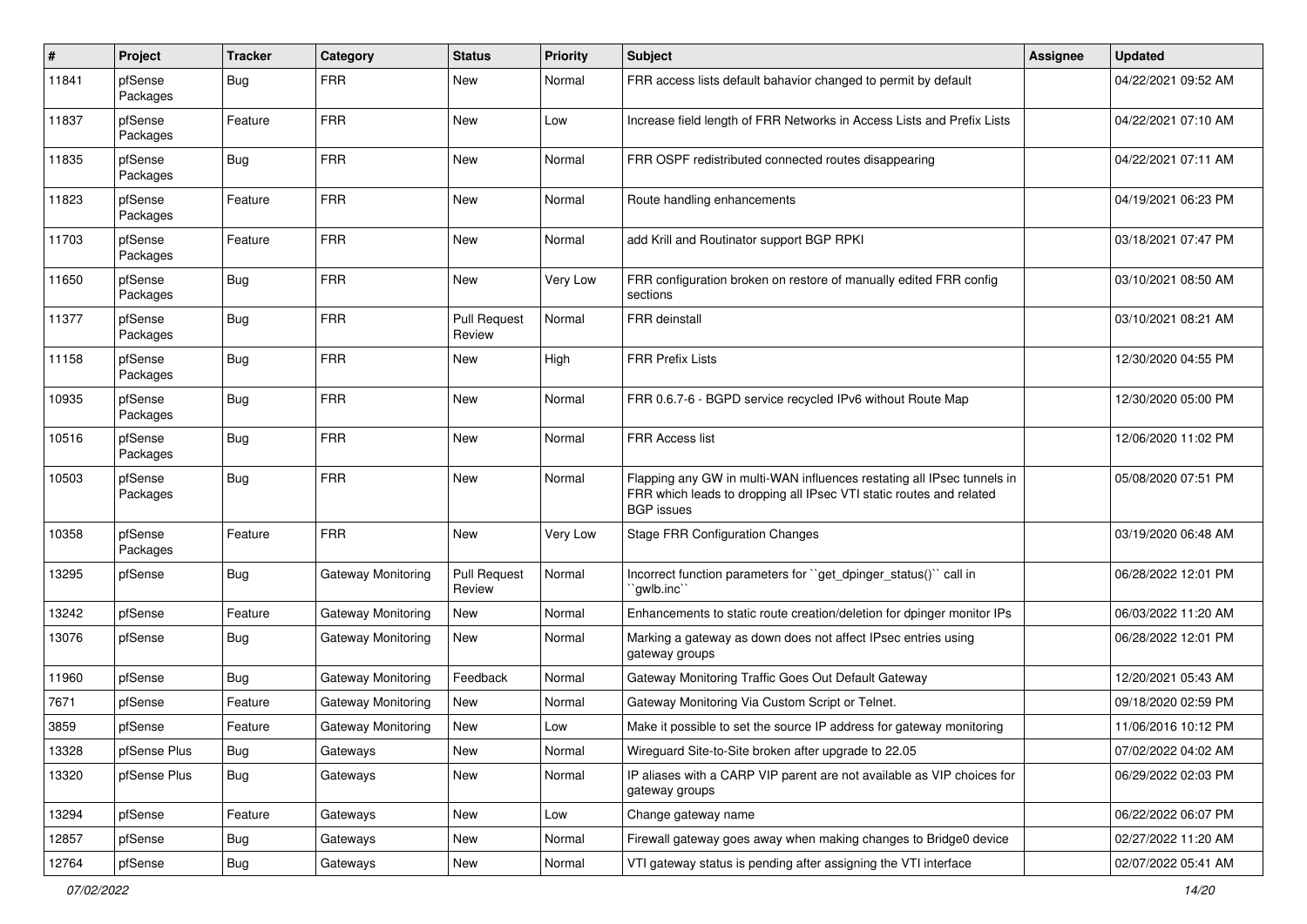| #     | Project             | <b>Tracker</b> | Category | <b>Status</b> | <b>Priority</b> | <b>Subject</b>                                                                              | <b>Assignee</b> | <b>Updated</b>      |
|-------|---------------------|----------------|----------|---------------|-----------------|---------------------------------------------------------------------------------------------|-----------------|---------------------|
| 12632 | pfSense             | <b>Bug</b>     | Gateways | New           | High            | Assigning a /30 WAN IP address at the console does not save the<br>gateway correctly        |                 | 06/28/2022 12:01 PM |
| 12077 | pfSense             | Feature        | Gateways | New           | Normal          | Allow stick-connections per gateway group                                                   |                 | 06/24/2021 08:45 AM |
| 11213 | pfSense             | Feature        | Gateways | New           | Low             | Option to mark gateway as down directly from Table                                          |                 | 01/03/2021 07:09 AM |
| 9650  | pfSense             | <b>Bug</b>     | Gateways | New           | Normal          | IPv6 connection drops (ir-)regular on Kabelvodafone (German cable<br>ISP)                   |                 | 07/27/2019 07:14 AM |
| 8846  | pfSense             | <b>Bug</b>     | Gateways | New           | Low             | Misleading gateway error message adding/editing static routes using a<br>disabled interface |                 | 08/21/2019 11:29 AM |
| 8743  | pfSense             | Todo           | Gateways | <b>New</b>    | Low             | Gateway Groups page should list gateways in tier order                                      |                 | 08/14/2019 12:16 PM |
| 8343  | pfSense             | <b>Bug</b>     | Gateways | New           | Normal          | Gateway Routes (Default Routes) not removed in Kernel when<br>removed from GUI              |                 | 05/14/2020 01:22 AM |
| 12805 | pfSense Docs        | New Content    | General  | <b>New</b>    | Very Low        | Add documentation about what triggers a notfication                                         |                 | 02/15/2022 05:10 PM |
| 12804 | pfSense Docs        | New Content    | General  | New           | Very Low        | Create Slack documentation                                                                  |                 | 02/15/2022 04:59 PM |
| 12570 | pfSense Docs        | Correction     | General  | New           | Normal          | Active appliance list missing 6100                                                          |                 | 12/06/2021 11:41 AM |
| 12214 | pfSense Docs        | Todo           | General  | New           | Low             | Connect to WebGui.                                                                          |                 | 08/05/2021 04:39 AM |
| 13098 | pfSense<br>Packages | Bug            | haproxy  | Feedback      | Low             | HAProxy Virtual IP broken link under Frontend setup                                         |                 | 04/27/2022 08:35 AM |
| 13022 | pfSense<br>Packages | <b>Bug</b>     | haproxy  | Feedback      | Normal          | HAProxy - Sub Frontends ignore Client verification CA certificates                          |                 | 04/06/2022 12:55 PM |
| 12465 | pfSense<br>Packages | Feature        | haproxy  | <b>New</b>    | Normal          | Add forwardfor advanced usecases                                                            |                 | 10/16/2021 07:35 PM |
| 12427 | pfSense<br>Packages | Todo           | haproxy  | <b>New</b>    | Normal          | ha-proxy: action order in the GUI is not keeped in the resulting<br>ha-proxy configuration  |                 | 10/06/2021 07:02 AM |
| 11036 | pfSense<br>Packages | <b>Bug</b>     | haproxy  | New           | Normal          | <b>HAproxy ACL</b>                                                                          |                 | 02/11/2022 11:27 AM |
| 11000 | pfSense<br>Packages | <b>Bug</b>     | haproxy  | New           | Very Low        | haproxy deprecated trick suggested                                                          |                 | 12/23/2020 02:55 PM |
| 10936 | pfSense<br>Packages | Bug            | haproxy  | Feedback      | Normal          | both haproxy/haproxy-devel non-existent option Ib-agent-chk                                 |                 | 04/21/2022 12:40 PM |
| 9648  | pfSense<br>Packages | Feature        | haproxy  | <b>New</b>    | Very Low        | Multiple node Sync HAProxy configuration to backup CARP members<br>via XMLRPC.              |                 | 07/25/2019 10:04 AM |
| 9599  | pfSense<br>Packages | Feature        | haproxy  | New           | Normal          | Support for "peers" in HAproxy                                                              |                 | 06/25/2019 01:47 AM |
| 9500  | pfSense<br>Packages | Bug            | haproxy  | New           | Normal          | HAproxy does not delete non-applicable action config                                        |                 | 01/18/2022 06:28 AM |
| 9261  | pfSense<br>Packages | <b>Bug</b>     | haproxy  | New           | Normal          | haproxy GUI failure                                                                         |                 | 01/08/2019 12:41 PM |
| 9247  | pfSense<br>Packages | <b>Bug</b>     | haproxy  | New           | Low             | HAProxy multiple server selection on stats pages doesn't work                               |                 | 01/02/2019 04:44 PM |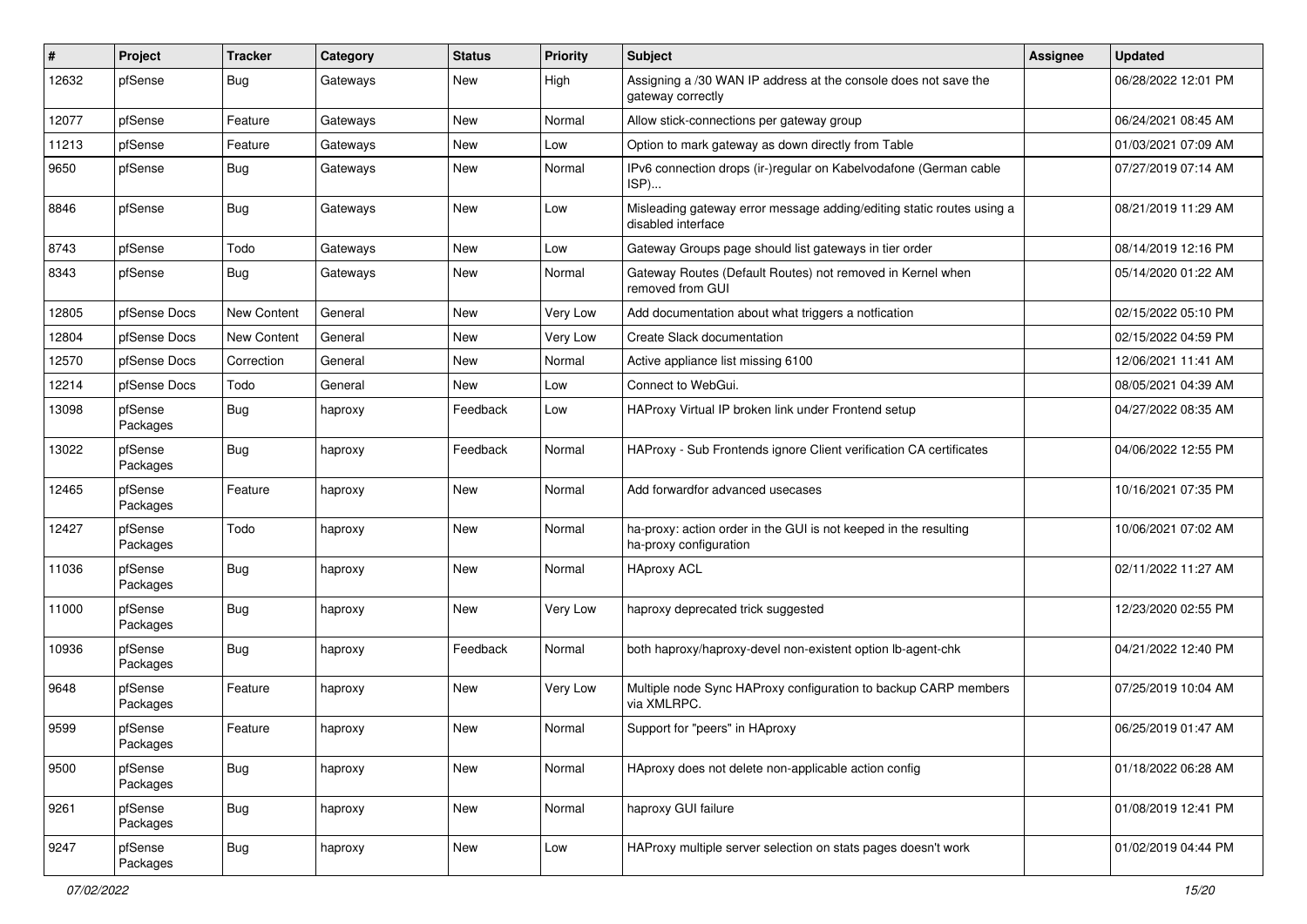| $\pmb{\#}$ | Project             | <b>Tracker</b>     | Category           | <b>Status</b> | <b>Priority</b> | Subject                                                                                                    | <b>Assignee</b> | <b>Updated</b>      |
|------------|---------------------|--------------------|--------------------|---------------|-----------------|------------------------------------------------------------------------------------------------------------|-----------------|---------------------|
| 9077       | pfSense<br>Packages | Feature            | haproxy            | New           | Normal          | haproxy UI: Add seperator lines                                                                            |                 | 10/29/2018 06:06 AM |
| 8982       | pfSense<br>Packages | Feature            | haproxy            | New           | Normal          | HAproxy ACL support for map in configuration UI                                                            |                 | 06/25/2019 01:49 AM |
| 8902       | pfSense<br>Packages | Bug                | haproxy            | <b>New</b>    | Normal          | HAproxy package not use custom DNS for lookup on apply new config                                          |                 | 09/16/2018 08:16 AM |
| 8869       | pfSense<br>Packages | Feature            | haproxy            | New           | Normal          | HAproxy should use RFC 7919 DH parameter files                                                             |                 | 10/17/2018 10:46 AM |
| 8438       | pfSense<br>Packages | Bug                | haproxy            | <b>New</b>    | High            | haproxy: can't use ACL for cert with http-response actions                                                 |                 | 05/24/2018 01:12 PM |
| 8232       | pfSense<br>Packages | Feature            | haproxy            | New           | Normal          | different ssl options based on the sni name                                                                |                 | 01/30/2019 10:36 AM |
| 8213       | pfSense<br>Packages | Bug                | haproxy            | New           | Normal          | acl src file not populated from alias                                                                      |                 | 12/21/2017 02:02 PM |
| 8121       | pfSense<br>Packages | Feature            | haproxy            | New           | Normal          | haproxy, allow to generate backends even they don't seem to be used                                        |                 | 11/23/2017 04:04 AM |
| 7686       | pfSense<br>Packages | Feature            | haproxy            | New           | Normal          | Add option in HAProxy to configure SSL defaults based on the Mozilla<br><b>SSL Configuration Generator</b> |                 | 08/16/2019 01:09 PM |
| 7462       | pfSense<br>Packages | Bug                | haproxy            | <b>New</b>    | Normal          | HAproxy not rebinding properly after WAN DHCP IP change                                                    |                 | 01/11/2018 09:15 AM |
| 7039       | pfSense<br>Packages | Bug                | haproxy            | Feedback      | Normal          | HAProxy backend configuration does not handle intermediate CAs<br>properly                                 |                 | 04/21/2022 12:40 PM |
| 6861       | pfSense<br>Packages | Bug                | haproxy            | New           | Normal          | Ha-Proxy duplicated backend used in place of original backend                                              |                 | 02/18/2019 05:30 PM |
| 6784       | pfSense<br>Packages | Bug                | haproxy            | <b>New</b>    | Normal          | HAProxy version .48 will not use URL Table Alias for front end listener                                    |                 | 02/18/2019 05:32 PM |
| 12861      | pfSense Docs        | Correction         | Hardware           | <b>New</b>    | Normal          | pfSense hardware tuning guide references obsolete interface loader<br>variable & buffer limits             |                 | 02/23/2022 05:31 PM |
| 12659      | pfSense Docs        | Todo               | Hardware           | New           | Normal          | Feedback on Hardware — Hardware Tuning and Troubleshooting -<br>Flow Control for ix                        |                 | 01/16/2022 10:22 AM |
| 12597      | pfSense Docs        | <b>New Content</b> | Hardware           | <b>New</b>    | Normal          | How to reset IPMI settings and password for Netgate appliances                                             |                 | 05/07/2022 12:33 PM |
| 12461      | pfSense Docs        | Todo               | Hardware           | New           | Normal          | Improve macOS Serial Command Instructions                                                                  |                 | 10/15/2021 03:47 PM |
| 12237      | pfSense Docs        | Todo               | Hardware           | New           | Normal          | Feedback on Hardware - Hardware Tuning and Troubleshooting                                                 |                 | 08/10/2021 03:13 AM |
| 13206      | pfSense Plus        | <b>Bug</b>         | Hardware / Drivers | New           | Normal          | SG-3100 LED GPIO hangs                                                                                     |                 | 06/11/2022 07:01 PM |
| 13003      | pfSense             | Bug                | Hardware / Drivers | New           | Normal          | Malicious Driver Detection event on ixl driver                                                             |                 | 06/25/2022 05:00 PM |
| 12832      | pfSense Plus        | Feature            | Hardware / Drivers | New           | Very Low        | 6100 configurable Blinking Blue LED                                                                        |                 | 02/22/2022 07:30 AM |
| 12821      | pfSense             | Regression         | Hardware / Drivers | Confirmed     | Normal          | Intel e1000 driver (em & igb) cannot pass VLAN0 tagged packets                                             |                 | 06/05/2022 08:23 AM |
| 12607      | pfSense Plus        | <b>Bug</b>         | Hardware / Drivers | New           | High            | Instability with Snort Inline with AWS Instances                                                           |                 | 01/10/2022 09:03 PM |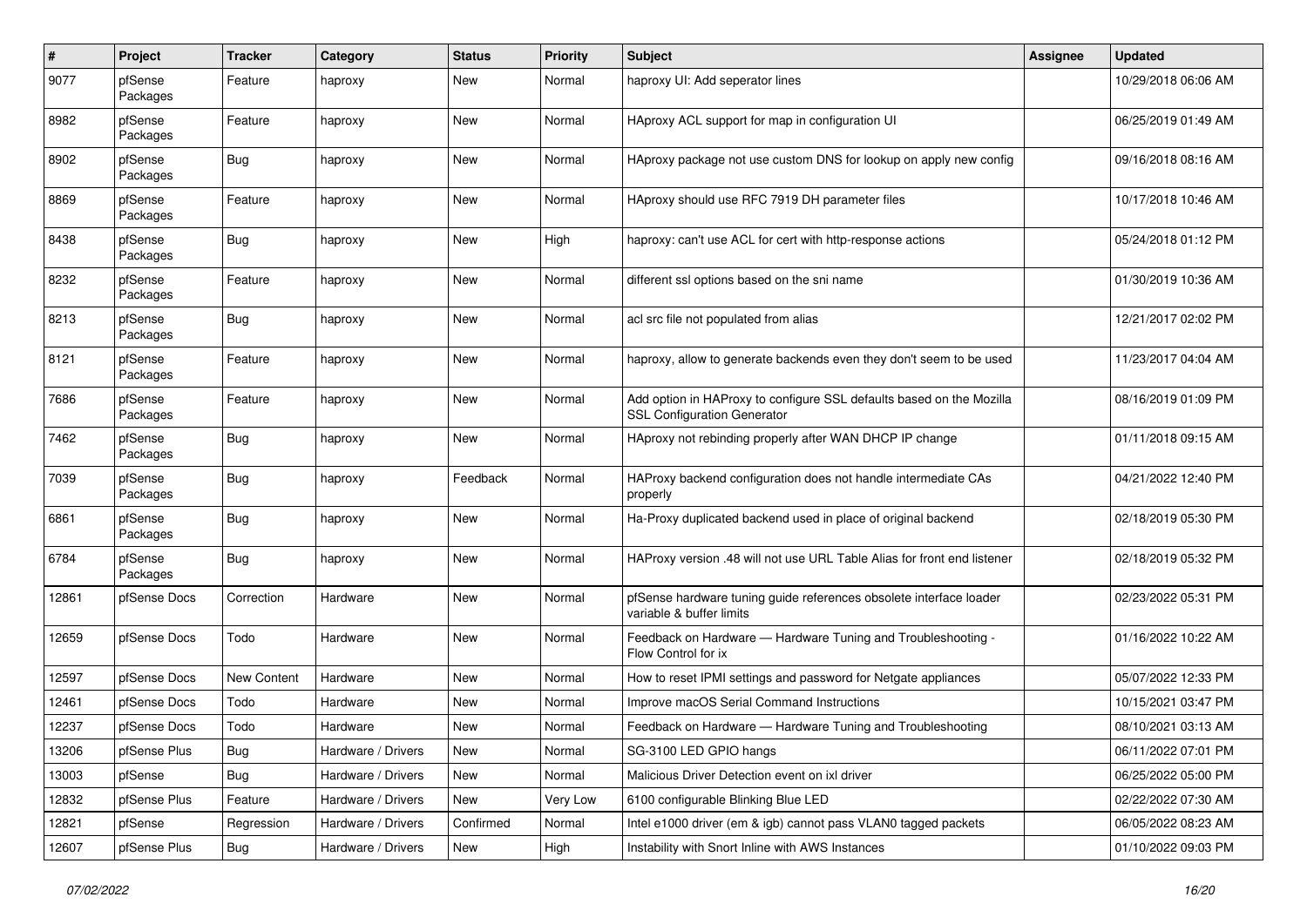| $\vert$ # | Project      | <b>Tracker</b>     | Category                 | <b>Status</b> | <b>Priority</b> | <b>Subject</b>                                                                                     | Assignee | <b>Updated</b>      |
|-----------|--------------|--------------------|--------------------------|---------------|-----------------|----------------------------------------------------------------------------------------------------|----------|---------------------|
| 12534     | pfSense Plus | Feature            | Hardware / Drivers       | New           | Normal          | Generate a ISO Image for Remote Restore of pfSense Plus on the<br>XG-1537 and 1541 units with IPMI |          | 05/30/2022 10:28 AM |
| 12300     | pfSense      | Feature            | Hardware / Drivers       | New           | Normal          | Add Aquantia Atlantic driver to pfsense                                                            |          | 09/14/2021 06:49 AM |
| 11876     | pfSense      | Feature            | Hardware / Drivers       | New           | Normal          | OpenSSL does not use QAT acceleration on pfSense Plus<br>21.02-RELEASE-p1 or 21.05-DEVELOPMENT     |          | 05/03/2021 08:02 AM |
| 11770     | pfSense Plus | Bug                | Hardware / Drivers       | New           | Normal          | Pantech UML295 USB Modem No Longer Functional                                                      |          | 04/01/2021 11:28 AM |
| 11732     | pfSense Plus | Feature            | Hardware / Drivers       | New           | Normal          | Add VXLAN Support to pfSense Plus                                                                  |          | 03/15/2022 02:35 AM |
| 11731     | pfSense      | Bug                | Hardware / Drivers       | New           | Normal          | Missing support for Realtek USB NICs                                                               |          | 03/30/2021 04:32 AM |
| 11438     | pfSense      | Feature            | Hardware / Drivers       | New           | Low             | Allow multiple cryptographic accelerator modules to be loaded at the<br>same time                  |          | 02/18/2021 12:40 PM |
| 10805     | pfSense      | Feature            | Hardware / Drivers       | New           | Normal          | Intel QAT (QuickAssist) encryption support for PfSense                                             |          | 07/31/2020 03:13 PM |
| 10621     | pfSense      | Feature            | Hardware / Drivers       | Feedback      | Normal          | Update system.inc/system_identify_specific_platform() update to<br>accommodate AWS, Azure and GCP  |          | 06/02/2020 03:16 PM |
| 10584     | pfSense      | Bug                | Hardware / Drivers       | <b>New</b>    | Normal          | SG-3100 with M.2: shutdown instead of reboot                                                       |          | 07/21/2020 03:08 AM |
| 10577     | pfSense      | <b>Bug</b>         | Hardware / Drivers       | Feedback      | Normal          | intel x553 (c3000 chipset) loading x520 driver                                                     |          | 05/28/2020 03:59 AM |
| 9800      | pfSense      | Feature            | Hardware / Drivers       | <b>New</b>    | Normal          | Add toggle for net.isr.dispatch=deferred in GUI                                                    |          | 09/29/2019 06:18 AM |
| 9094      | pfSense      | Bug                | Hardware / Drivers       | Assigned      | Normal          | MBT console settings are not forced to video console                                               |          | 11/07/2018 10:23 AM |
| 7720      | pfSense      | Feature            | Hardware / Drivers       | New           | Normal          | Add general watchdog kernel modules (like ichwd) and watchdogd<br>support in the GUI.              |          | 08/19/2019 01:20 PM |
| 6574      | pfSense      | Feature            | Hardware / Drivers       | New           | Normal          | Support USB RNDIS network interfaces                                                               |          | 08/20/2019 08:46 AM |
| 12411     | pfSense Docs | Todo               | <b>High Availability</b> | New           | Normal          | Feedback on High Availability - pfSense XML-RPC Config Sync<br>Overview                            |          | 09/29/2021 10:39 AM |
| 11739     | pfSense Docs | New Content        | <b>High Availability</b> | <b>New</b>    | Normal          | Manual Outbound NAT rules in HA setup                                                              |          | 07/09/2021 08:26 AM |
| 11714     | pfSense Docs | <b>New Content</b> | <b>High Availability</b> | <b>New</b>    | Normal          | Feedback on Troubleshooting - Troubleshooting High Availability<br><b>DHCP Failover</b>            |          | 03/21/2021 05:58 PM |
| 10732     | pfSense      | Feature            | <b>High Availability</b> | New           | Very Low        | Warning banner for secondary HA node                                                               |          | 12/23/2021 03:34 AM |
| 8474      | pfSense      | Feature            | <b>High Availability</b> | New           | Low             | Easier Conversion to HA Pair from Existing Non-HA Firewall                                         |          | 04/19/2018 11:52 PM |
| 13277     | pfSense      | <b>Bug</b>         | <b>IGMP Proxy</b>        | New           | Normal          | IGMP Proxy webConfigurator Page Always Produces Error                                              |          | 06/16/2022 07:50 PM |
| 13276     | pfSense      | Bug                | <b>IGMP Proxy</b>        | New           | Normal          | IGMP Proxy Error Message for Logging Links to System Log Instead of<br>Routing Log                 |          | 06/16/2022 07:48 PM |
| 11954     | pfSense      | Feature            | <b>IGMP Proxy</b>        | New           | Normal          | Multicast limits                                                                                   |          | 05/25/2021 12:36 AM |
| 11953     | pfSense      | <b>Bug</b>         | <b>IGMP Proxy</b>        | New           | Normal          | XG-1541 crashes when igmpproxy is enabled and network interfaces<br>status change                  |          | 05/24/2021 04:55 PM |
| 10150     | pfSense      | Bug                | <b>IGMP Proxy</b>        | New           | Normal          | IGMP Proxy does not scale to hundreds of streams                                                   |          | 01/03/2020 02:56 AM |
| 9338      | pfSense      | <b>Bug</b>         | <b>IGMP Proxy</b>        | New           | Normal          | igmpproxy ignoring downstream vlan interface                                                       |          | 02/22/2019 03:48 AM |
| 8711      | pfSense      | Bug                | <b>IGMP Proxy</b>        | New           | Normal          | igmpproxy with PPPoE Interfaces                                                                    |          | 07/28/2018 09:21 AM |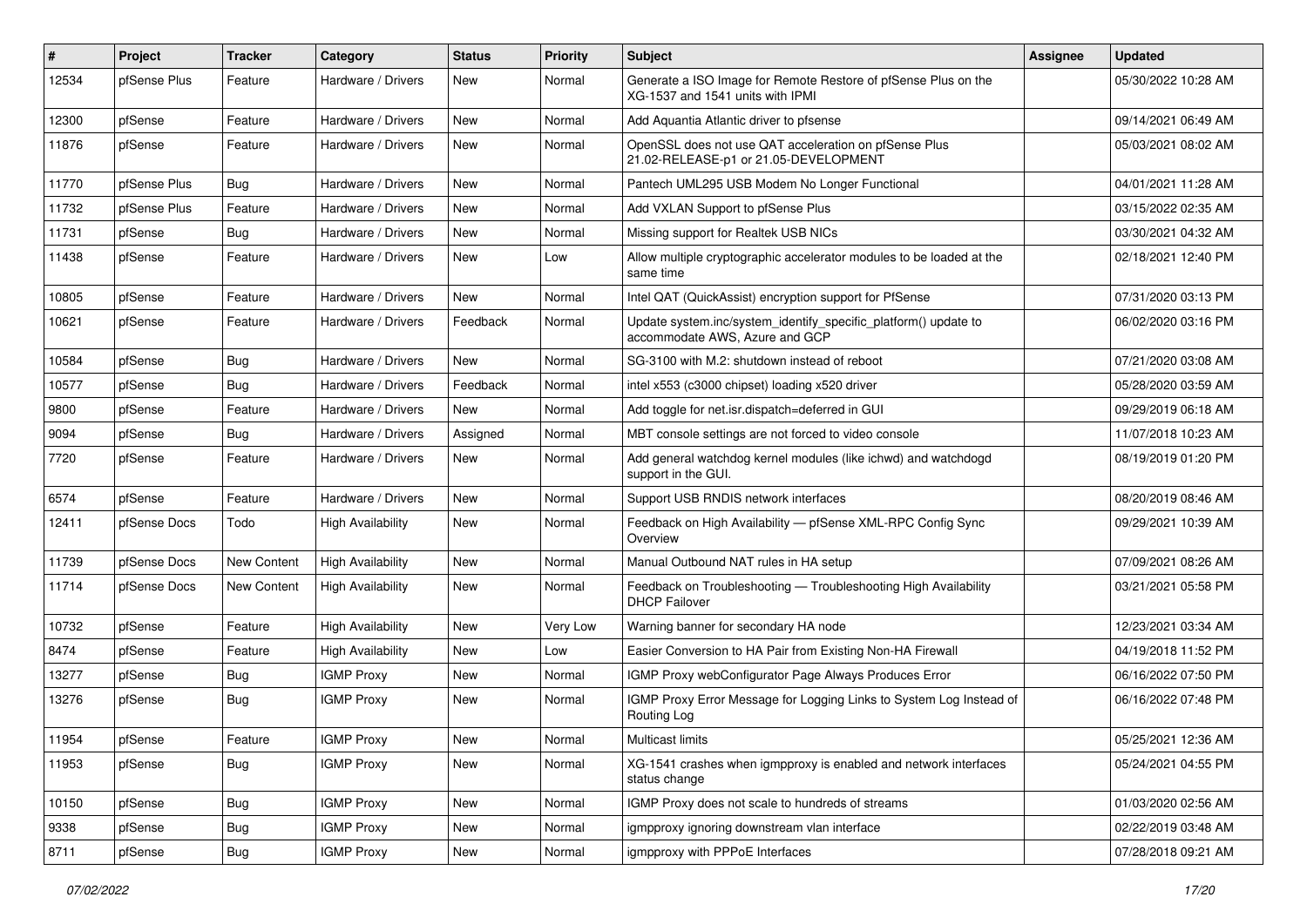| #     | Project      | <b>Tracker</b> | Category          | <b>Status</b>                 | <b>Priority</b> | <b>Subject</b>                                                                                                                                                                                  | <b>Assignee</b> | <b>Updated</b>      |
|-------|--------------|----------------|-------------------|-------------------------------|-----------------|-------------------------------------------------------------------------------------------------------------------------------------------------------------------------------------------------|-----------------|---------------------|
| 3862  | pfSense      | Feature        | <b>IGMP Proxy</b> | New                           | Normal          | Allow configuration of IGMP proxy's 'quickleave' parameter from the<br>web interface                                                                                                            |                 | 04/05/2016 03:24 AM |
| 3382  | pfSense      | Bug            | <b>IGMP Proxy</b> | New                           | Normal          | IGMPPROXY fails with more than 32 interfaces                                                                                                                                                    |                 | 07/12/2016 11:01 PM |
| 12974 | pfSense Plus | <b>Bug</b>     | Installer         | New                           | Normal          | Typing anything into 1100/2100 recovery installer causes process to<br>stop                                                                                                                     |                 | 06/05/2022 04:10 PM |
| 12960 | pfSense      | Bug            | Installer         | New                           | Normal          | VGA installer image defaults to serial console, serial console is default<br>in GUI settings                                                                                                    |                 | 06/28/2022 12:01 PM |
| 12813 | pfSense      | Feature        | Installer         | New                           | Low             | Recover extra data in the installer                                                                                                                                                             |                 | 02/17/2022 07:52 AM |
| 12367 | pfSense      | Todo           | Installer         | New                           | Normal          | ZFS: Do not show memstick disk on target list                                                                                                                                                   |                 | 09/13/2021 07:37 AM |
| 11363 | pfSense      | <b>Bug</b>     | Installer         | <b>New</b>                    | Normal          | Clean Install 2.5.0 fails due to hardware incompability                                                                                                                                         |                 | 02/04/2021 11:06 AM |
| 10690 | pfSense      | Bug            | Installer         | New                           | Low             | Not possible to make UFS install on ZFS formatted drive                                                                                                                                         |                 | 04/21/2022 12:39 PM |
| 8401  | pfSense      | Bug            | Installer         | New                           | Normal          | Issues related to keys representing alphabetic characters specific to<br>Scandinavian languages and to some other keys.                                                                         |                 | 03/30/2018 11:06 AM |
| 7541  | pfSense      | Feature        | Installer         | <b>New</b>                    | Normal          | ZFS Install, add hot spare option                                                                                                                                                               |                 | 08/14/2019 09:32 AM |
| 6457  | pfSense      | Feature        | Installer         | New                           | Normal          | Allow ability to configure AWS EC2 AMI via userdata                                                                                                                                             |                 | 09/21/2020 02:54 PM |
| 13279 | pfSense      | <b>Bug</b>     | Interfaces        | New                           | Normal          | DHCP config override affects Gateway installation.                                                                                                                                              |                 | 06/17/2022 07:25 AM |
| 12926 | pfSense      | <b>Bug</b>     | Interfaces        | Feedback                      | Normal          | Changing LAGG type on CARP interfaces makes VIPs go to an "init"<br>State                                                                                                                       |                 | 03/10/2022 10:52 AM |
| 12746 | pfSense      | Feature        | Interfaces        | <b>New</b>                    | High            | <b>IPoE</b> feature for WAN interface                                                                                                                                                           |                 | 02/01/2022 01:42 AM |
| 12679 | pfSense      | Feature        | Interfaces        | New                           | Normal          | Remind user to update DHCPv6 range when changing interface IPv6<br>prefix                                                                                                                       |                 | 01/12/2022 07:36 AM |
| 12539 | pfSense      | <b>Bug</b>     | Interfaces        | New                           | Low             | Changing VLAN ID for LAN interface in assignments silently fails.                                                                                                                               |                 | 11/23/2021 04:12 AM |
| 12504 | pfSense      | Bug            | Interfaces        | New                           | Normal          | BCM57412 NetXtreme-E 10Gb RDMA Ethernet controller issue                                                                                                                                        |                 | 11/05/2021 04:51 AM |
| 12183 | pfSense      | Regression     | Interfaces        | New                           | Low             | Changing MAC address for PPP parent interface stopped working                                                                                                                                   |                 | 04/20/2022 04:16 PM |
| 12176 | pfSense      | Todo           | Interfaces        | <b>Pull Request</b><br>Review | Normal          | Hide WireGuard interfaces on appropriate pages                                                                                                                                                  |                 | 08/11/2021 12:52 AM |
| 11872 | pfSense      | <b>Bug</b>     | Interfaces        | New                           | Normal          | gif interfaces reporting incorrect traffic counters                                                                                                                                             |                 | 12/30/2021 04:00 AM |
| 11657 | pfSense      | <b>Bug</b>     | Interfaces        | New                           | Normal          | netmap_ring_reinit error                                                                                                                                                                        |                 | 03/18/2021 10:32 PM |
| 11641 | pfSense      | <b>Bug</b>     | Interfaces        | New                           | Normal          | On xn based interfaces without the VLANMTU flag the first VLAN tag<br>defined does not follow the parent interface MTU settings. All<br>subsequent VLAN tags follow the parent interface's MTU. |                 | 03/09/2021 06:42 PM |
| 11430 | pfSense      | <b>Bug</b>     | Interfaces        | <b>New</b>                    | Normal          | PHP console spam after Assigning Interfaces                                                                                                                                                     |                 | 10/09/2021 10:37 AM |
| 11412 | pfSense      | <b>Bug</b>     | Interfaces        | New                           | Normal          | LLDPD Package Doesn't Work with Switchports                                                                                                                                                     |                 | 02/12/2021 08:12 PM |
| 11335 | pfSense      | Bug            | Interfaces        | New                           | Normal          | Spoofing the MAC on a LAGG interface does not work for some NIC<br>types.                                                                                                                       |                 | 01/29/2021 09:10 AM |
| 11243 | pfSense      | Feature        | Interfaces        | New                           | Normal          | individual pfctl snort2c tables per interface only blocking IPs for specific<br>interface when a rule triggers in snort/suricata                                                                |                 | 01/14/2021 03:02 PM |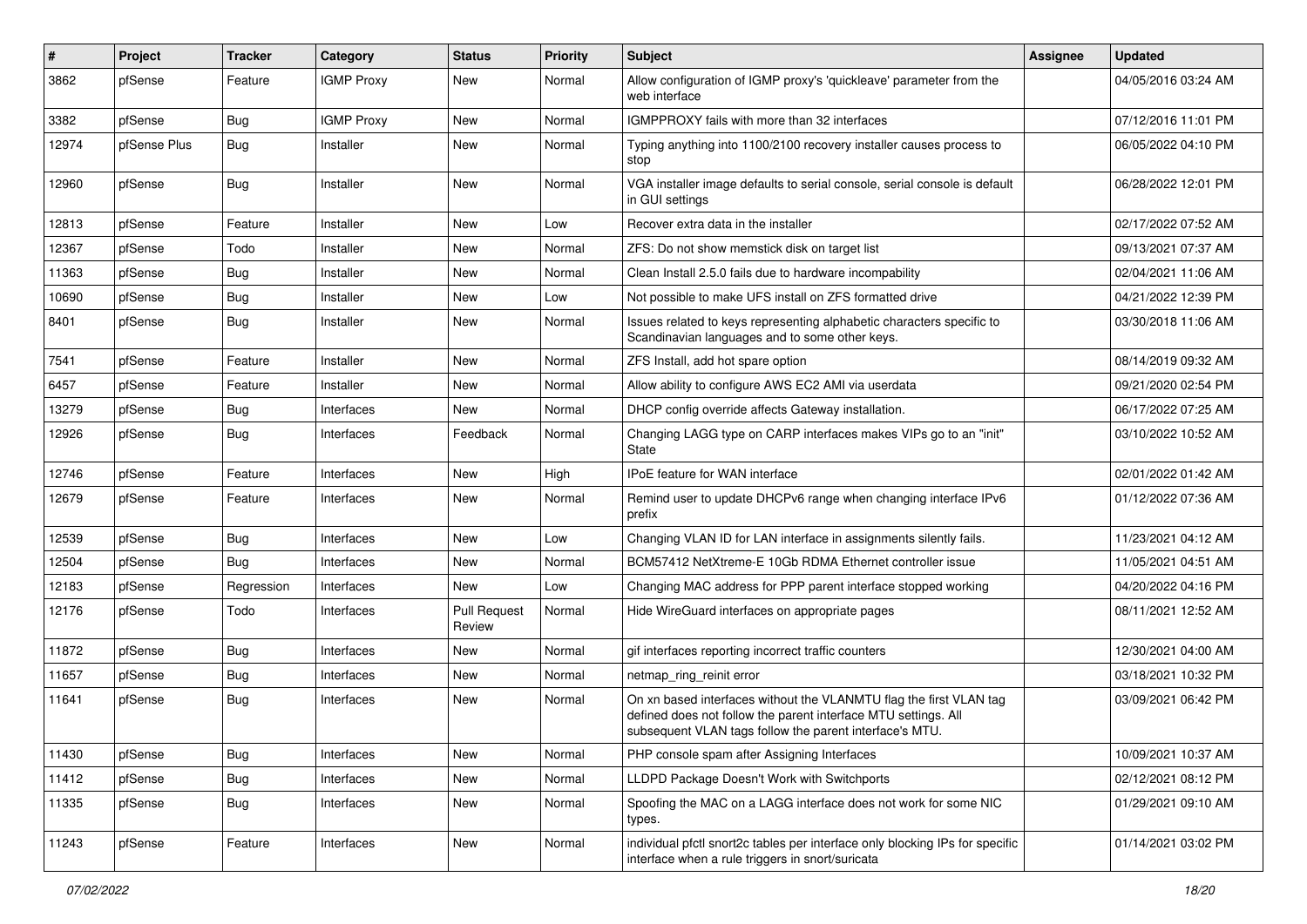| $\vert$ # | Project | <b>Tracker</b> | Category   | <b>Status</b> | Priority | Subject                                                                                                                                                                       | <b>Assignee</b> | <b>Updated</b>      |
|-----------|---------|----------------|------------|---------------|----------|-------------------------------------------------------------------------------------------------------------------------------------------------------------------------------|-----------------|---------------------|
| 11169     | pfSense | Feature        | Interfaces | New           | Very Low | Changing interface index order                                                                                                                                                |                 | 12/17/2020 05:44 AM |
| 11056     | pfSense | Feature        | Interfaces | <b>New</b>    | Normal   | Add option to disable flow-control on interfaces in GUI                                                                                                                       |                 | 11/11/2020 04:41 PM |
| 10890     | pfSense | Feature        | Interfaces | New           | Normal   | Allow multiple assigned interfaces to track status of a single switch port                                                                                                    |                 | 09/14/2020 07:20 AM |
| 10223     | pfSense | Feature        | Interfaces | New           | Normal   | Add the ability to create additional loopback interfaces                                                                                                                      |                 | 12/15/2020 04:35 PM |
| 10204     | pfSense | Feature        | Interfaces | New           | Low      | Possible clarification of Track IPv6 Interface Subnet ID                                                                                                                      |                 | 01/23/2020 01:04 PM |
| 9837      | pfSense | Bug            | Interfaces | New           | Very Low | ipv6 is not completely disabled on the interfaces                                                                                                                             |                 | 10/24/2019 01:16 AM |
| 9690      | pfSense | Bug            | Interfaces | New           | Normal   | Ethernet flow control should be disabled by default                                                                                                                           |                 | 08/19/2019 06:45 PM |
| 9585      | pfSense | Bug            | Interfaces | New           | Normal   | 6RD: Unable to reach hosts on within same 6rd-domain                                                                                                                          |                 | 08/14/2019 02:39 PM |
| 9464      | pfSense | Feature        | Interfaces | New           | Normal   | Marvell 6000 -- netgate hardware (e.g.: XG-7100, XG-3100) internal<br>switch LACP support                                                                                     |                 | 04/08/2019 07:58 AM |
| 9384      | pfSense | Bug            | Interfaces | Confirmed     | Normal   | devd putting "\$" before variable contents when using single quotes                                                                                                           |                 | 04/21/2022 12:39 PM |
| 9241      | pfSense | <b>Bug</b>     | Interfaces | New           | Normal   | Ethernet link cycles up/down if "auto-negotiate" is explicitly selected in<br>interface configuration                                                                         |                 | 12/31/2018 08:36 PM |
| 8882      | pfSense | Bug            | Interfaces | Incomplete    | Normal   | Interface assignments lost on reboot                                                                                                                                          |                 | 02/17/2022 02:24 PM |
| 8770      | pfSense | Bug            | Interfaces | New           | Normal   | QinQ interfaces always show as active                                                                                                                                         |                 | 02/01/2020 09:47 AM |
| 8526      | pfSense | Bug            | Interfaces | <b>New</b>    | Normal   | DHCP client ignores server replies when 802.1q tagging is used                                                                                                                |                 | 08/14/2019 10:52 AM |
| 8520      | pfSense | Feature        | Interfaces | New           | Normal   | Option to auto-renew DHCP on interface with an offline gateway or<br>marked as down                                                                                           |                 | 07/20/2021 11:00 AM |
| 8435      | pfSense | Bug            | Interfaces | <b>New</b>    | Normal   | DHCPv6 unusable in certain circumstances (US AT&T Fiber, etc.)                                                                                                                |                 | 08/14/2019 10:52 AM |
| 8173      | pfSense | Feature        | Interfaces | New           | Normal   | dhcp6c - RAW Options                                                                                                                                                          |                 | 05/29/2022 05:34 PM |
| 8158      | pfSense | Bug            | Interfaces | <b>New</b>    | High     | IPv6 Track Interface issue with more than one WAN-Gateway and a<br>number of internal interfaces at least track interface from one<br>interface does not work on regular base |                 | 12/03/2017 09:00 AM |
| 8113      | pfSense | Bug            | Interfaces | <b>New</b>    | Normal   | MTU setting on bridge, openvpn clients ignored                                                                                                                                |                 | 12/31/2021 05:55 PM |
| 8089      | pfSense | Bug            | Interfaces | New           | High     | VLAN page breaks after config restore to new hardware.                                                                                                                        |                 | 11/21/2017 01:38 PM |
| 8050      | pfSense | Bug            | Interfaces | New           | High     | Enabling bridge while interfaces have link freezes console                                                                                                                    |                 | 11/03/2017 04:38 PM |
| 7730      | pfSense | Bug            | Interfaces | New           | High     | 2.3.4_1 greX: loop detected when hit save on filter rules or interfaces                                                                                                       |                 | 07/27/2017 08:16 AM |
| 7626      | pfSense | Feature        | Interfaces | <b>New</b>    | Normal   | Add IPoE support for WAN                                                                                                                                                      |                 | 01/01/2022 12:31 AM |
| 7430      | pfSense | <b>Bug</b>     | Interfaces | New           | Normal   | pfsense-utils.inc - where is ipaddr configured() should account for<br>loopback interface                                                                                     |                 | 08/13/2019 03:48 PM |
| 7040      | pfSense | <b>Bug</b>     | Interfaces | New           | Normal   | Issue when disabling an interface                                                                                                                                             |                 | 12/26/2016 02:56 AM |
| 6977      | pfSense | <b>Bug</b>     | Interfaces | New           | Normal   | VLAN traffic is erroneously counted as underlying iface (untagged)<br>traffic                                                                                                 |                 | 08/13/2019 02:56 PM |
| 6845      | pfSense | Feature        | Interfaces | New           | Normal   | DHCP / DHCPv6 WAN client status page                                                                                                                                          |                 | 08/19/2019 12:37 PM |
| 6823      | pfSense | Bug            | Interfaces | New           | Normal   | No connectivity after changing link state to UP                                                                                                                               |                 | 04/21/2022 12:39 PM |